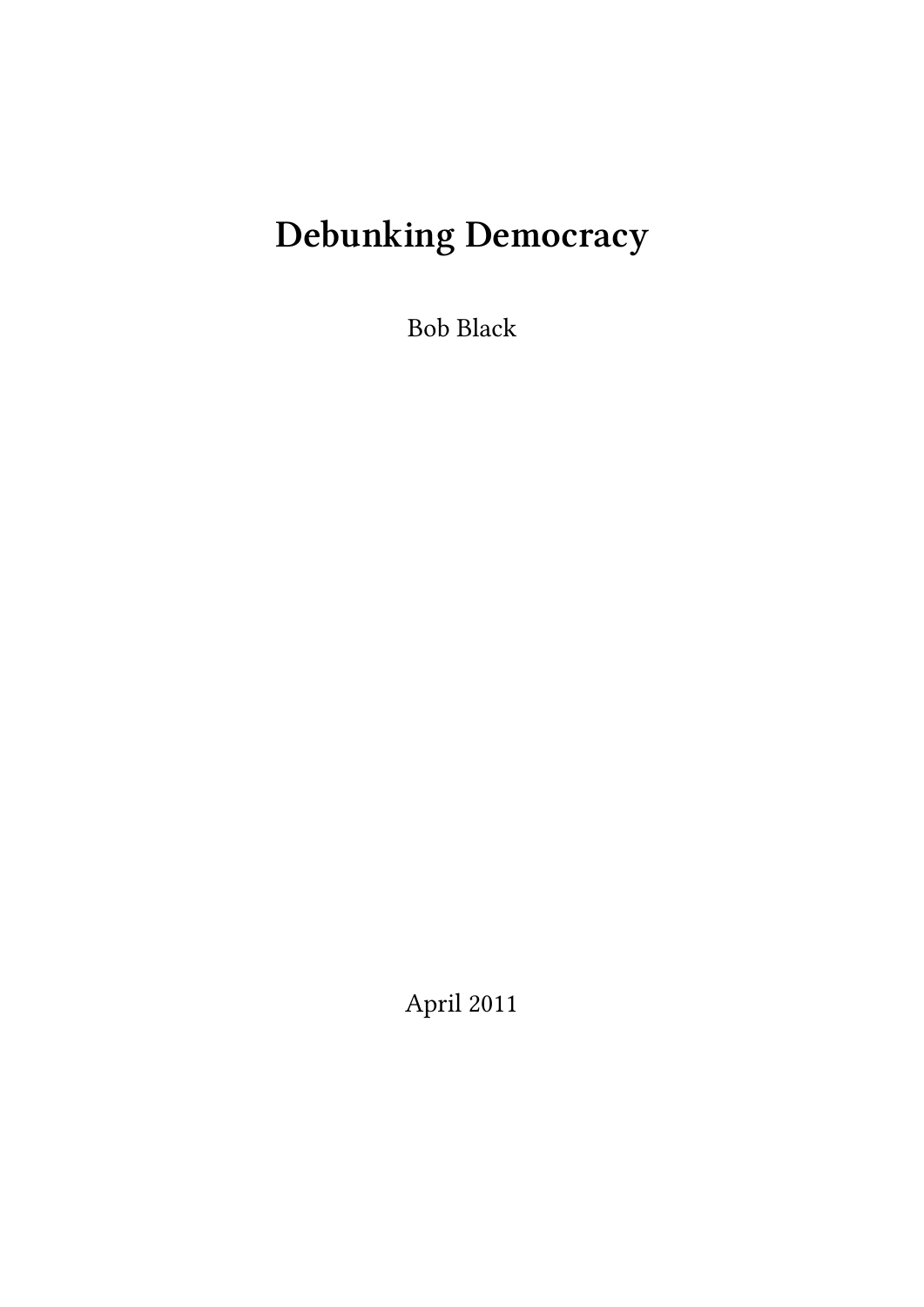## **Contents**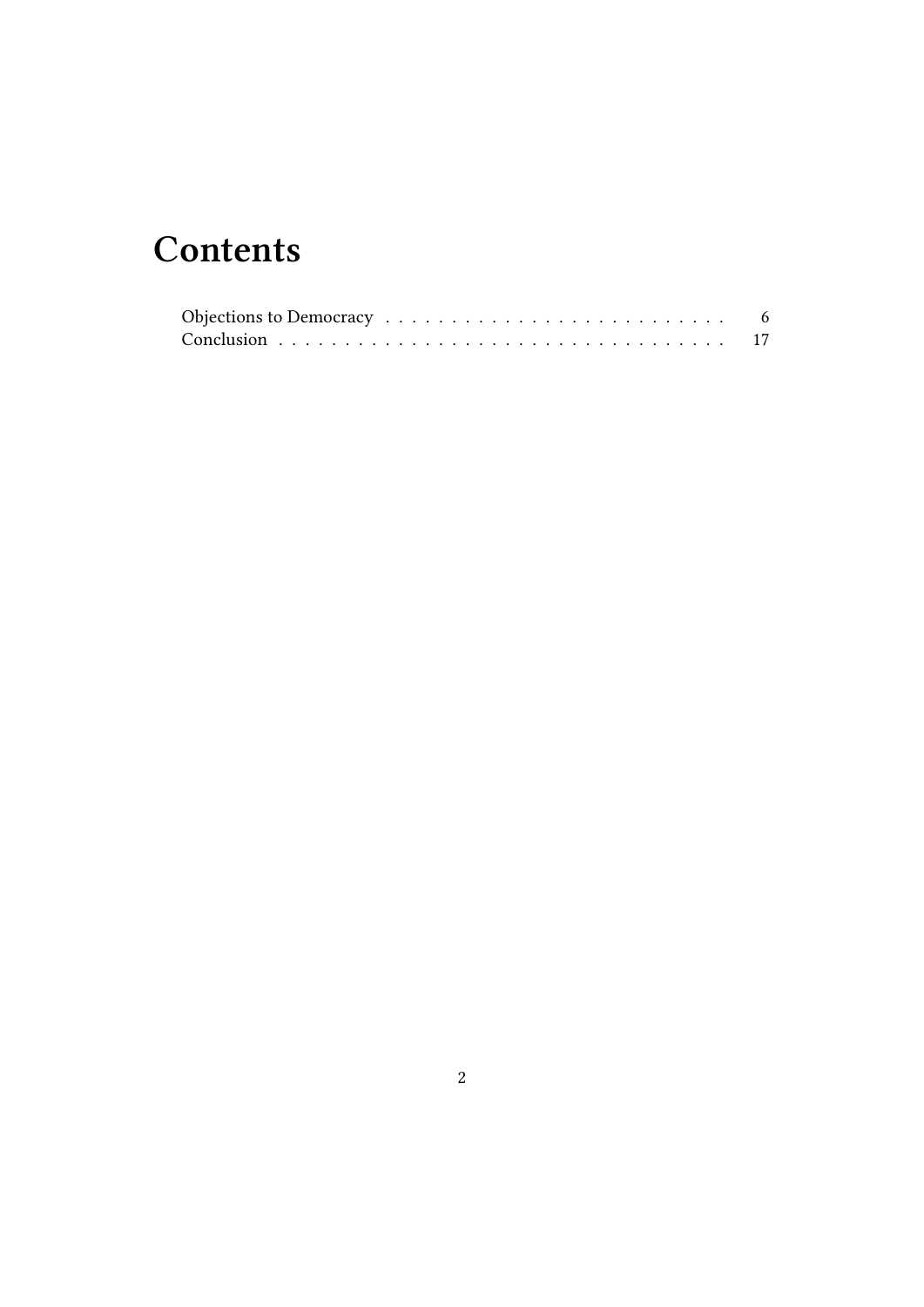For the first time in history, "nearly everyone today professes to be a democrat."<sup>1</sup> Professors profess democracy profusely, although they keep it off campus. Democracy—truly, "that word can mean anything."<sup>2</sup> Even North Korea calls itself a Democratic People's Republic. Democracy goes with everything. For champions of capitalism, democracy is inseparable from capitalism. For champions of socialism, democracy is inseparable from socialism. Democracy is even said to be inseparable from anarchism. $^3$  It is identified with the good, the true, and the beautiful. $^4$  There's a flavor of democracy for every taste: constitutional democracy, liberal democracy, social democracy, Christian democracy, even industrial democracy. Poets (admittedly not many) have hymned its glory. And yet the suspicion lurks that, as it seemed to another poet, Oscar Wilde, "democracy means simply the bludgeoning of the people, by the people, and for the people. It has been found out."<sup>5</sup> Found out, and found to be unfounded.

Until the 20th century, there were few democracies. Until the 19th century, the wisdom of the ages was unanimous in condemnation of democracy. All the sages of ancient Greece denounced it, especially the sages of democratic Athens.<sup>6</sup> As Hegel wrote: "Those ancients who as members of democracies since their youth, had accumulated long experience and reflected profoundly about it, held different views on popular opinion from those more a priori views prevalent today." \*\*<sup>7</sup> The Framers of the U.S. Constitution rejected democracy.<sup>8</sup> So did their opponents, the

<sup>5</sup> "The Soul of Man Under Socialism." The First Collected Edition of the Works of Oscar Wilde, 1908-1922, ed. Robert Ross (repr. ed.; London: Pall Mall, 1969), 8: 294. Wilde was a decadent anarchist dandy. Such lifestyle anarchists despise democracy. See, e.g., Octave Mirbeau, "Voters Strike!" in Rants and Incendiary Tracts, ed. Bob Black & Adam Parfrey (New York: Amok Press & Port Townsend, WA: Loompanics Unlimited, 1989), 74-78.

<sup>6</sup> Ernest Barker, The Political Thought of Plato and Aristotle (New York Dover, 1959), 13; M.I. Finley, Democrat.; Ancient and Modern (2nd ed.; London: Hogarth Press, 1985), 5, 29; David Held, "Democracy: From City-States to a Cosmopolitan Order," in Contemporary Political Philosophy: An Anthology, ed. Robert E. Goodin & Philip Pettit (Malden, Mk Blackwell Publishing, 2006), 80.

 $7$  G.W.F. Hegel, "On the English Reform Bill," Political Writings, ed. Laurence Dickey & H.B. Nisbet (Cambridge: Cambridge University Press, 1999), 235.

<sup>8</sup> Bernard Bailyn, The Ideological Origins of the American Revolution (Cambridge\*. Belknap Press of Harvard University Press, 1967), 282284; Gordon S. Wood, The Creation of the American Republic, 17761787 (New York & London: W.W. Norton & Company, 1972), 222-223, 409-413; see,

<sup>&</sup>lt;sup>1</sup> David Held, Models of Democrat), (2nd ed.; Stanford, CA: Stanford University Press, 1996), 1; see also Tibor R. Machan, "Introduction: The Democratic Ideal," Liberty and Democracy, ed. Tibor R. Machan (Stanford, CA: Hoover Institute Press, 2002), xiii.

<sup>2</sup> Jacques Ellul,The Poletical Illusion, tr. Konrad Kellen (New York: Alfred A. Knopf, 1967), 181.

<sup>3</sup> David Graeber (in the AK Press catalog 2008), quoted in Bob Black, letter to the editors, Anarchy: A Journal of Desire Armed, No. 67 (Vol. 26, No. 2) (Spring-Summer 2009), 75.

<sup>&</sup>lt;sup>4</sup> "Democracy is made identical with intellectual freedom, with economic justice, with social welfare, with tolerance, with piety, moral integrity, the dignity of man, and general civilized decency." Robert A. Nisbet, Community and Power (London: Oxford University Press, 1962), 248.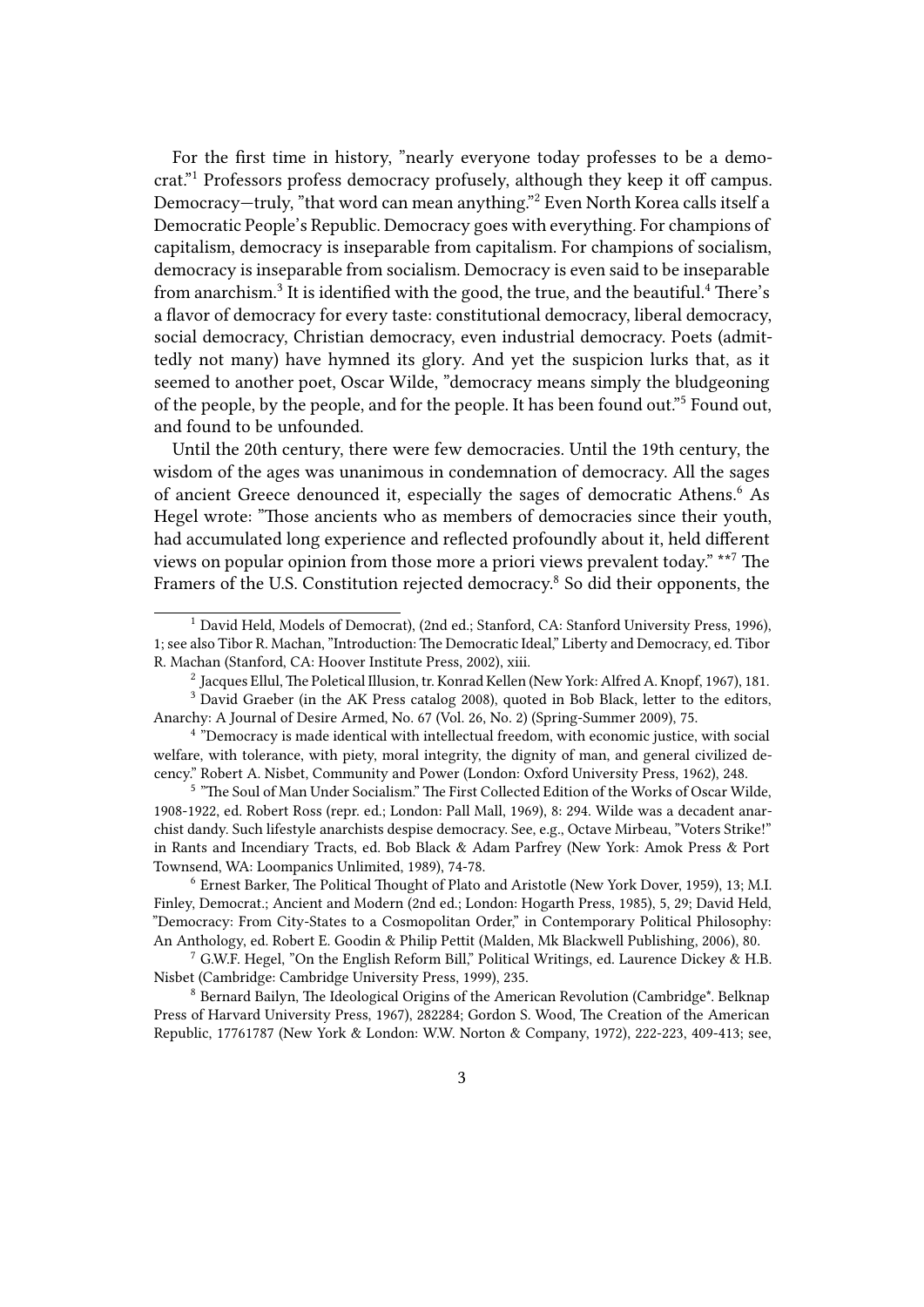Anti-Federalists.<sup>9</sup> The democracy which was then universally despised is what is now called direct democracy, government by the people over the people. "People" in "by the people" meant the citizens: a minority consisting of some of the adult males. "People" in "over the people" meant everybody. The citizenry assembled at intervals to wield state power by majority vote. This system no longer exists anywhere, and that makes it easier to believe in it, as Hegel observed.

Democracy only became respectable, in the 19th century, when its meaning changed. Now it meant representative democracy, in which the citizenry—now an electorate, but still a minority—from time to time choose some of its rulers by majority vote (or rather, by the majority of those actually voting—which is not the same thing). The elected rulers appoint the rest of the rulers. As always, some rule, and all are ruled. In the 19th century, when this system prevailed in only a few nations, it acquired a few intellectually able proponents, such as John Stuart Mill, but it also evoked some intellectually able opponents, such as HerbertSpencer, Pierre-Joseph Proudhon, and Friedrich Nietzsche. Democracy, as one of the ascendant political ideologies of the age, accommodated itself to the others: to liberalism, nationalism, socialism, and even Christianity. They in turn accommodated it, usually. Improbably, the doctrines legitimated one another, usually.

The announced popularity of democracy is surely exaggerated. It's a mile wide and an inch deep. Aversion to authoritarian regimes is not necessarily enthusiasm for democracy. In some of the post-Communist democracies, democracy has already lost its charm.<sup>10</sup> In others, such as Russia, democracy itself is already lost. Older democracies persist more from apathy and force of habit than from genuine conviction. John Zerzan reasonably asks: "Has there ever been so much incessant yammer about democracy, and less real interest in it?"<sup>11</sup> Well, has there?

The idea of democracy has never been justified, merely glorified. None of the older criticisms of democracy has been refuted, and neither has any of the newer ones. They come from left, right, and center. Some of these criticisms follow. They establish that democracy is irrational, inefficient, unjust, and antithetical to the very values claimed for it: liberty, equality, and fraternity. It does not even, for in-

e.g, The Federalist, ed. Jacob E. Cooke (Hanover, NH: Wesleyan University Press, 1961), 61 (No. 10) (James Madison); The Records of the Federal Convention of 1787, ed. Max Farrand (New Haven, CT: Yale University Press, 1911), 1: 2627 (Edmund Randolph), 48 (Elbridge Gerry), 49 (George Mason), 288 (Alexander Hamilton). Randolph blamed America's problems on "the turbulence and follies of democracy:" Records, 1:5 1.

<sup>9</sup> Herbert J. Storing, What the Antifidenalists Were For (Chicago, IL & London: University of Chicago Press, 1981), 29.

 $10$  Ralf Dahrendorf, Reflections on the Revolution in Europe (New Brunswick, NJ & London: Transaction Publishers, 2005), 168.

<sup>&</sup>lt;sup>11</sup> John Zerzan, "No Way Out," Running on Emptiness: The Pathology of Civilization (Los Angeles, CA: Feral House 2002), 204.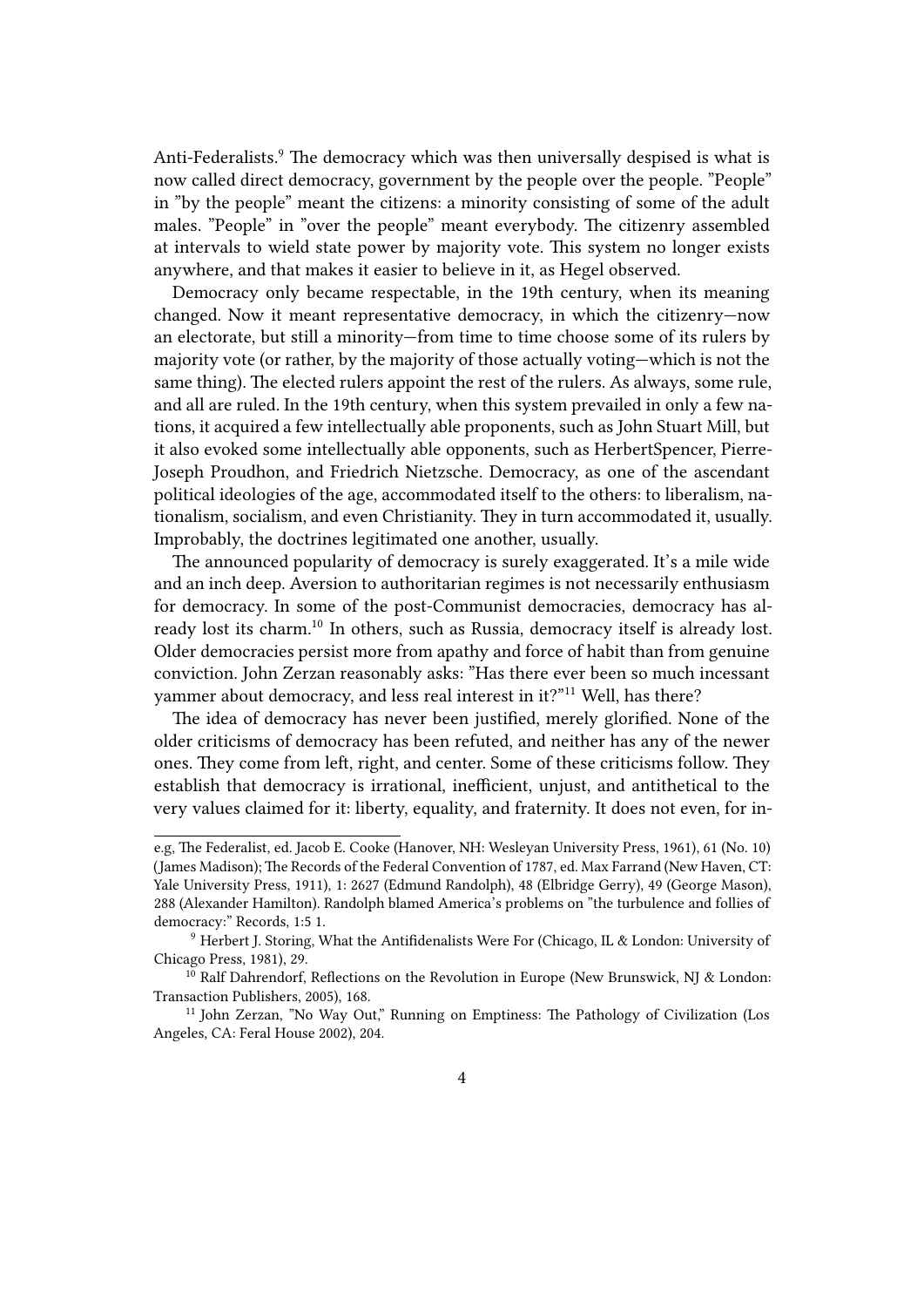stance, imply liberty.<sup>12</sup> Rather, the instinctive tendency of democracy is "to despise individual rights and take little account of them."<sup>13</sup> Democracy not only subverts community, it insults dignity, and it affronts common sense. Not all of these violated values are important to everyone, but some of them are important to anyone, except to someone to whom nothing is important. That is why post-modernists are democrats.

In recent years, some intellectuals (academics and former radicals) have tried to revive direct democracy as an ideal, and set it up as a viable alternative to representative democracy. Their strenuous exertions interest only themselves. Their efforts fail, for at least two reasons.

The first reason is that, as a matter of fact, "there is no reason to believe that there has ever been an urban, purely direct democracy or even a reasonable approximation of one. Every known instance has involved a considerable admixture of representative democracy which has sooner or later usually subordinated [direct] democracy where it didn't eliminate it altogether."<sup>14</sup> There is no space to prove it here, but the evidence is ample.<sup>15</sup> Direct democracy is merely an abstract ideal, a fantasy really, with no basis in historical experience. According to Jean-Jacques Rousseau, who is falsely claimed to be an advocate of direct democracy, "however small any State may be, civil societies are always too populous to be under the immediate government of all their members."<sup>16</sup>

The second reason is that the major objections to representative democracy also apply to direct democracy, even if the latter is regarded as an ideal form of pure majoritarian democracy. Some objections apply to one version, some to the other, but most apply to both. There are more than enough reasons to reject every version of democracy. Let us, then, consider some of these objections.

<sup>&</sup>lt;sup>12</sup> Bertrand Russell, "The Prospects of Democracy," Mortals and Others: American Essays 1929-1935, ed. Henry Ruja (London & New York: Routledge, 1996), 2: 24; James Fitzjames Stephen, Liberty Equality Fraternity (Chicago IL & London: University of Chicago Press, 1991), 168.

<sup>&</sup>lt;sup>13</sup> Alexis de Tocqueville, Democracy in America, ed. J.P. Mayer, tr. George Lawrence (Garden City, New York Doubleday & Company, Anchor Books, 1969), 699.

<sup>14</sup> Bob Black, Anarchy after Leftism (Columbia, MO: C.A.L. Press, 1997), 71. Representative democracy can also incorporate minor elements of direct democracy, as it does, in the United States, with trial by jury. But representative officials (judges) severely circumscribe the jury. Robert C. Black, "FIJA: Monkeywrenching the Justice System?," UMKC Law Review 66(1) (Fall 1997), 12-13.

<sup>15</sup> Bob Black, Nightmares of Reason (2010), chs. 14 & 15, available online from The Anarchist Library.

 $16$  Jean-Jacques Rousseau, "Discourse on Political Economy," The Social Contract and Discourses, tr. G.D.H. Cole (New York: E.P. Dutton and Sons & London: J.M. Dent and Sons, 1950), 313.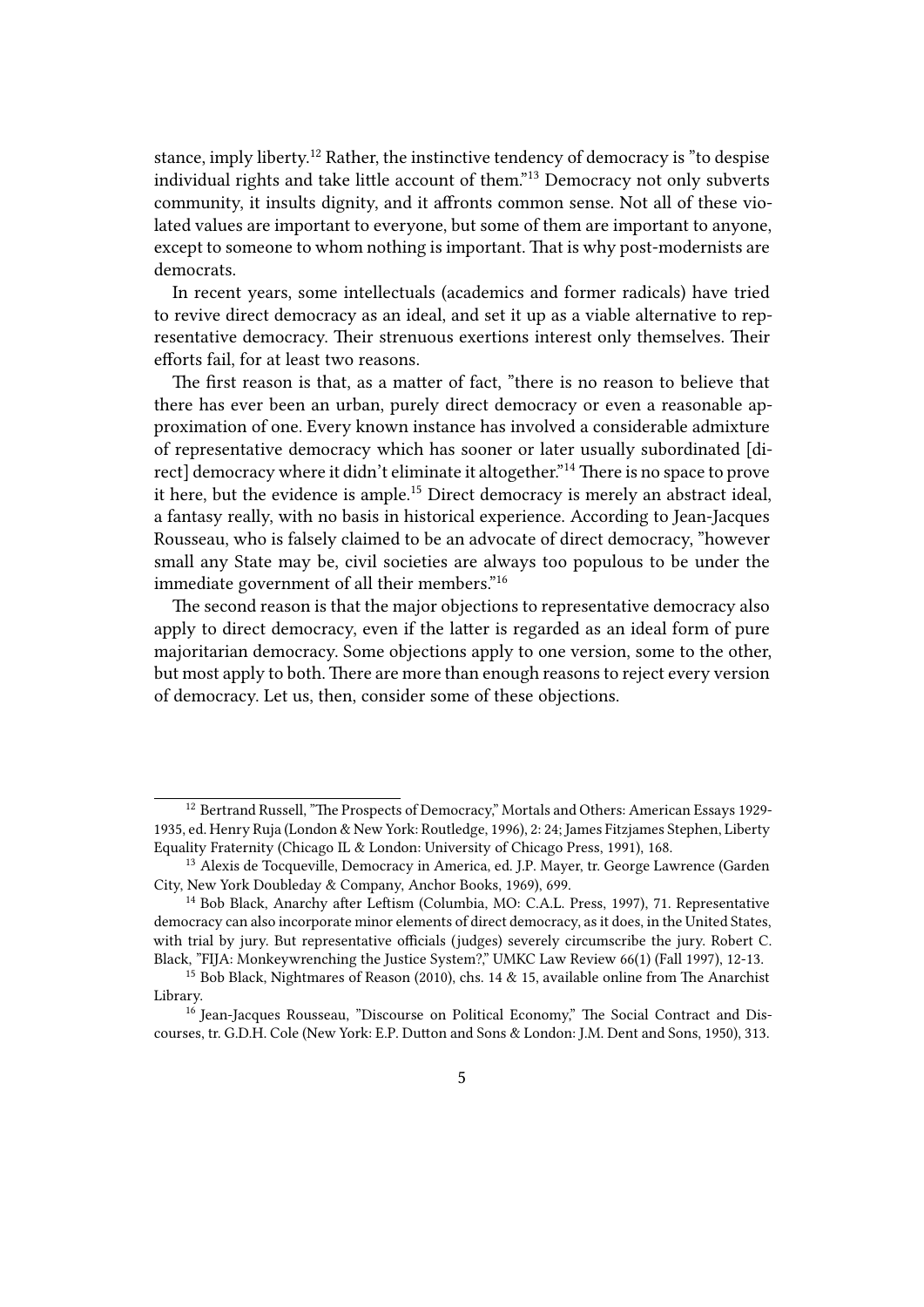## **Objections to Democracy**

1. The majority isn't always right.

As (among many others) Pierre-Joseph Proudhon, Henry David Thoreau, Mikhail Bakunin, Benjamin Tucker, Errico Malatesta, and Emma Goldman said and does anybody disagree?—democracy does not assure correct decisions. "The only thing special about majorities is that they are not minorities."<sup>17</sup> There is no strength in numbers, or rather, there is nothing but strength in numbers. Parties, families, corporations, unions, nearly all voluntary associations are, by choice, oligarchic.<sup>18</sup> Indeed, in assemblies whether direct or representative, in electorates as in legislatures, the whole is less—even less—than the sum of its parts. It is even mathematically demonstrable (but not by me) that majority decision-making generates inefficient, socially wasteful, more or less self-defeating decisions.<sup>19</sup>

Besides, after all, why should you, why should anyone, accept a decision that you know is wrong? Surely the quality of its decisions has something to do with the quality of the decision-making process.

2. Democracy does not as is promised, give everyone the right to influence the decisions affecting her, because a person who voted on the losing side had no influence on that decision.

As Henry David Thoreau wrote, "a minority is powerless while it conforms to the majority; it is not even a minority then."<sup>20</sup> It is, in fact, powerless, it is nothing. Thomas Hobbes anticipated Thoreau: "And if the Representative consist of many men, the voyce of the greater number, must be considered as the voyce of them all. For if the lesser number pronounce (for example) in the Affirmative, and the greater in the Negative, there will be Negatives more than enough to destroy the Affirmatives; and thereby the excesse of Negatives, standing uncontradicted, are the onely voyce the Representative hath."<sup>21</sup> "The numerical majority," wrote John

<sup>20</sup> Henry David Thoreau, "Civil Disobedience," in Walden and Civil Disobedience (New York: Signet Classics, 1960), 231.

<sup>&</sup>lt;sup>17</sup> Loren E. Lomasky, "Default and Dynamic Democracy," in Liberty and Democracy, 3.

<sup>&</sup>lt;sup>18</sup> Clark Kerr, Unions and Union Leaders of Their Own Choosing (New York The Fund for the Republic, 1957), 12. Similarly, Switzerland's democracy is the most participatory in the world, but the Swiss are not " particularly participative in economic and social life." Wolf Linder, Swiss Democracy (3rd ed., rev. & upci.; Basingstoke, Hamps., England & New York: Palgrave Macmillan, 2010), 127.

<sup>&</sup>lt;sup>19</sup> Grant McConnell, Private Power and American Democracy (New York Vintage Books, 1966), 120-127; James M. Buchanan & Gordon Tullock, The Calculus of Consent: Logical Foundations of Constitutional Democracy (Ann Arbor, MI: University of Michigan Press, 1962), 169; Elaine Spitz, Majority Rule (Chatham, NJ: Chatham House Publishers, 1982); 153; Michael Taylor, Community Anarchy and Liberty (Cambridge: Cambridge University Press, 1982), 54-55.

<sup>21</sup> Thomas Hobbes, Leviathan, ed. C.B. Macpherson (Harmondsworth, Middlesex, England: Pelican Books, 1968), 221.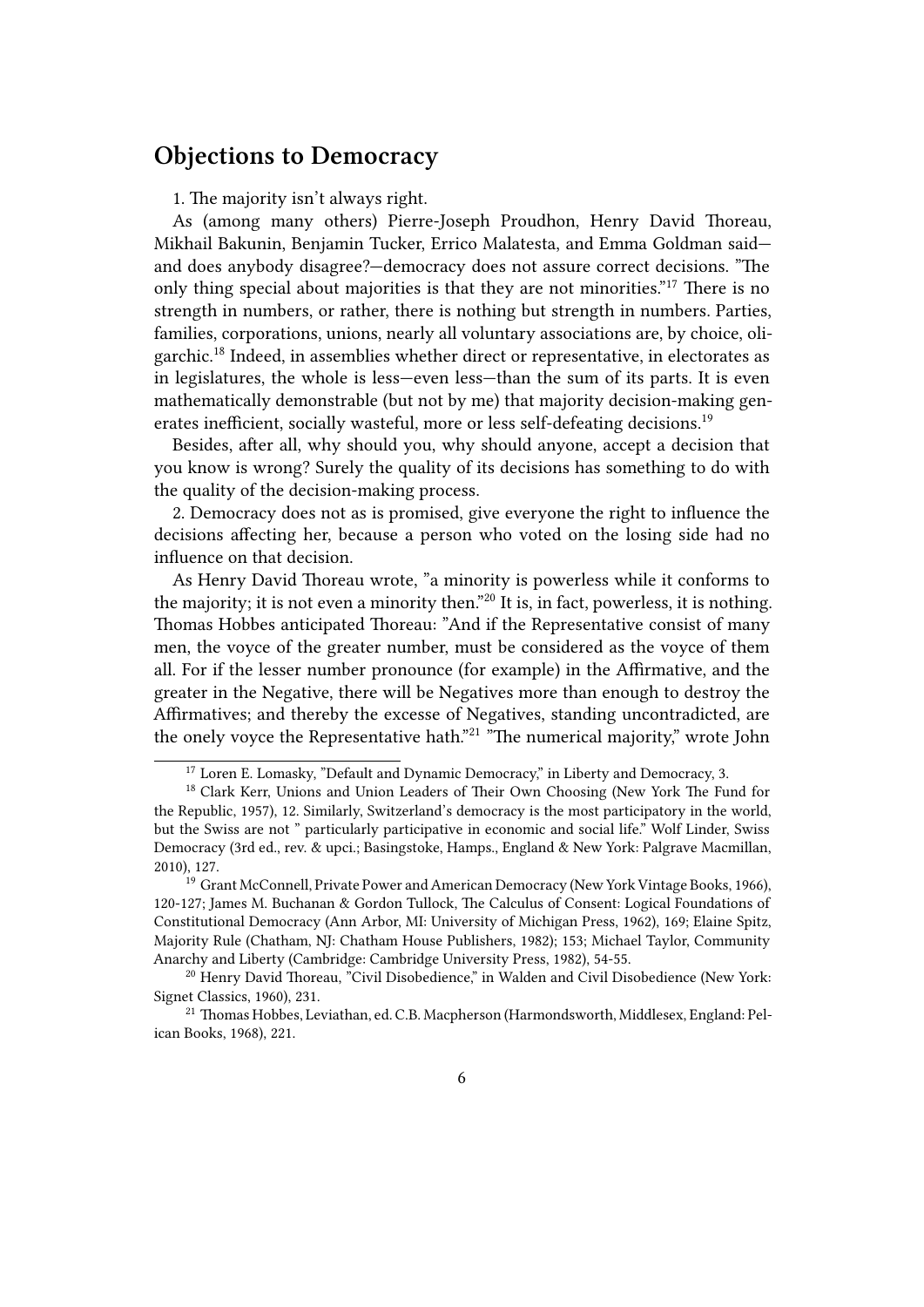C. Calhoun, "is as truly a single power—and excludes the negative as completely as the absolute government of one or a few."<sup>22</sup>

3. Democracy especially in small constituencies, lends itself to the disempowerment of permanent minorities, who occupy the same position in the democracy as they would in a despotism.

It isn't always the same momentary majority that rules, but often it is, and shifting majorities only make it less likely, not unlikely, for some group to be always opposed to the winning gang.<sup>23</sup> Under American democracy, it has long been wellknown, even to the U.S. Supreme Court in 1938, that "discrete and insular minorities" are at a political disadvantage beyond the mere fact (which is disadvantage enough) that they are minorities.<sup>24</sup> And the smaller the constituency, the more likely it is that many interests may be represented "by numbers so small as to be less than the minimum necessary for defense of those interests in any setting."<sup>25</sup>

4. Majority rule ignores the urgency of preferences.

Preference varies in intensity, but consent does not. Preference is more or less, consent is yes or no. The vote of a person who has only a slight preference for a candidate or measure counts the same as the vote of someone passionately opposed, and so: "A majority with slight preferences one way may outvote almost as many strong preferences the other way." There could even be, as just noted, a permanently frustrated minority, which is a source of instability, or even oppression. To put it another way, the opportunity to influence a decision is not proportionate to one's legitimate interest in the outcome.<sup>26</sup>

Democratic theorists usually ignore the issue or, like John Rawls, wave it away by dogmatizing that "this criticism rests upon the mistaken view that the intensity of desire is a relevant consideration in enacting legislation."<sup>27</sup> But, however embarrassing to democrats, "the intensity question is absolutely vital to the stability of

<sup>&</sup>lt;sup>22</sup> John C. Calhoun, Disquisitions on Government and Selections from the Discourses (Indianapolis, IN & New York: Bobbs-Merrill Co., 1953), 29.

<sup>&</sup>lt;sup>23</sup> Spitz, Majority Rule, 183; Juerg Steiner, "Decision-Making," in Encyclopedia of Democratic Thought, ed. Paul Barry Clarke & Joe Foweracker (London & New York Routledge, 2001), q/v "Decision-Making."

<sup>24</sup> United States v. Carolene Products Co., 304 U.S. 144, 152-53 n. 4 (1938).

<sup>25</sup> MacConnell, Private Power and American Democracy, 105 (quoted), 109.

<sup>&</sup>lt;sup>26</sup> John Burnheim, Is Democracy Possible? Alternatives to Electoral Politics (Cambridge, England: Polity Press, 1985), 83 (quoted); Jeremy Waldron, The Dignity ofLegislation (Cambridge & New York: Cambridge University Press, 1999), 132, 142-143; Buchanan & Tullock, Calculus of Consent, 125-127, 132-133; Robert A. Dahl, A Preface to Democratic Theory (Chicago, IL: University of Chicago Press, 1956), 91-99; Robert A. Dahl, Dilemmas of Pluralist Democracy: Autonomy vs. Control (New Haven, CT & London: Yale University Press, 1982), 88-89.

<sup>27</sup> John Rawls, A Theory of Justice (rev. ed.; Cambridge: Harvard University Press, Belnap Press, 1999), 230.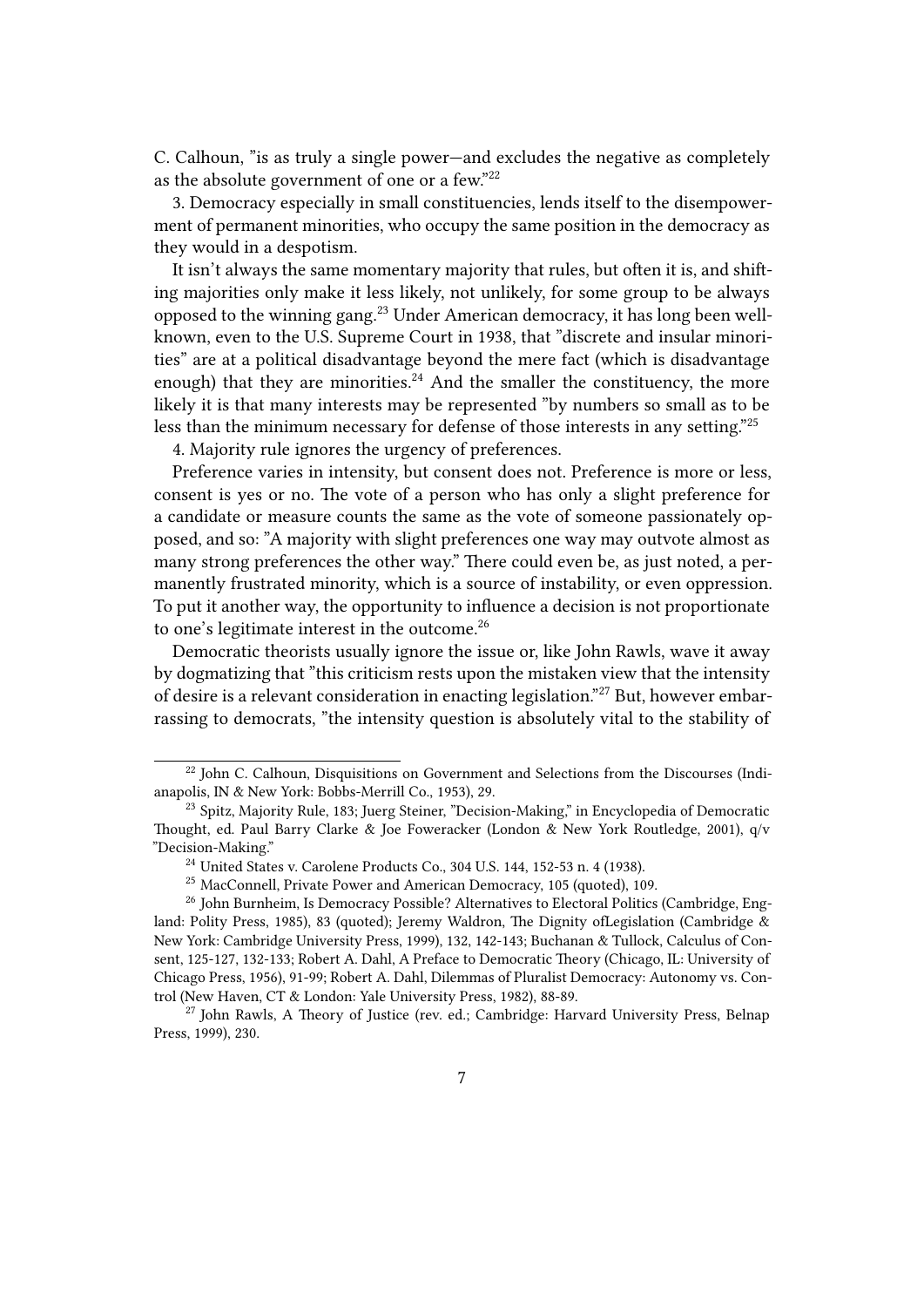democratic systems"—and it's a question to which pure majoritarian democracy has no answer.<sup>28</sup> Rousseau at least recognized the problem, although his solution is impractical. He thought that "the more grave and important the questions discussed, the nearer should the opinion that is to prevail approach unanimity."<sup>29</sup> But there is no way in which to decide a priori the importance of a question. First you have to decide how important the question is, and the majority may well rule a question to be unimportant to make sure that the question will be answered as that majority wishes.

5. There are no self-evident democratic voting rules.

Majority or plurality? Proxy voting? Quorums? Are supermajorities (threefifths? two-thirds?) required for all, some, or none of the decisions? Who sets the agenda? Are motions from the floor entertained? Who decides who gets to speak, and for how long, and who gets the first or last word? Who schedules the meeting? Who adjourns it? And who decides, and by what rules, the answers to all these questions? "If the participants disagree on the voting rules, they may first have to vote on these rules. But they may disagree on how to vote on the voting rules, which may make voting impossible as the decision on how to vote is pushed further and further back."<sup>30</sup>

6. Collective, all-or-nothing balloting is irrational A decision made on a momentous matter by a single vote is as valid as a unanimous vote on a trifle. That extreme rarity, the one time one vote, one person's will, makes a difference, is the very same situation—monarchy, dictatorship, one-man rule—that democracy is supposed to be an improvement on!

At all other times, of all the votes for the winning side, only one is decisive, so the votes of all but one of the winners, like the votes of all of the losers, might as well not have been cast.

7. Majority rule is not even what it purports to be: it rarely means literally the majority of the people. $31$ 

Many people (such as children, foreigners, lunatics, transients, and felons) are everywhere denied the right to vote. The disenfranchised are never much short of being the majority, and sometimes they are the majority. And since it rarely happens that every one of the eligible voters votes every time, usually the resulting

<sup>&</sup>lt;sup>28</sup> Benjamin Barber, The Conquest of Politics: Liberal Philosophy in Democratic Times (Princeton, NJ: Princeton University Press, 1988), 79 (quoted); Willmoore Kendall & George W. Carey, "The 'Intensity' Problem and Democratic Theory," American Political Science Review 62(1) (March 1968): 5-24.

<sup>29</sup> Rousseau, "The Social Contract," 7he Social Contract and Discourses, 107.

<sup>30</sup> Steiner, "Decision-Making," 130.

<sup>31</sup> Spitz, Majority Rule, 3.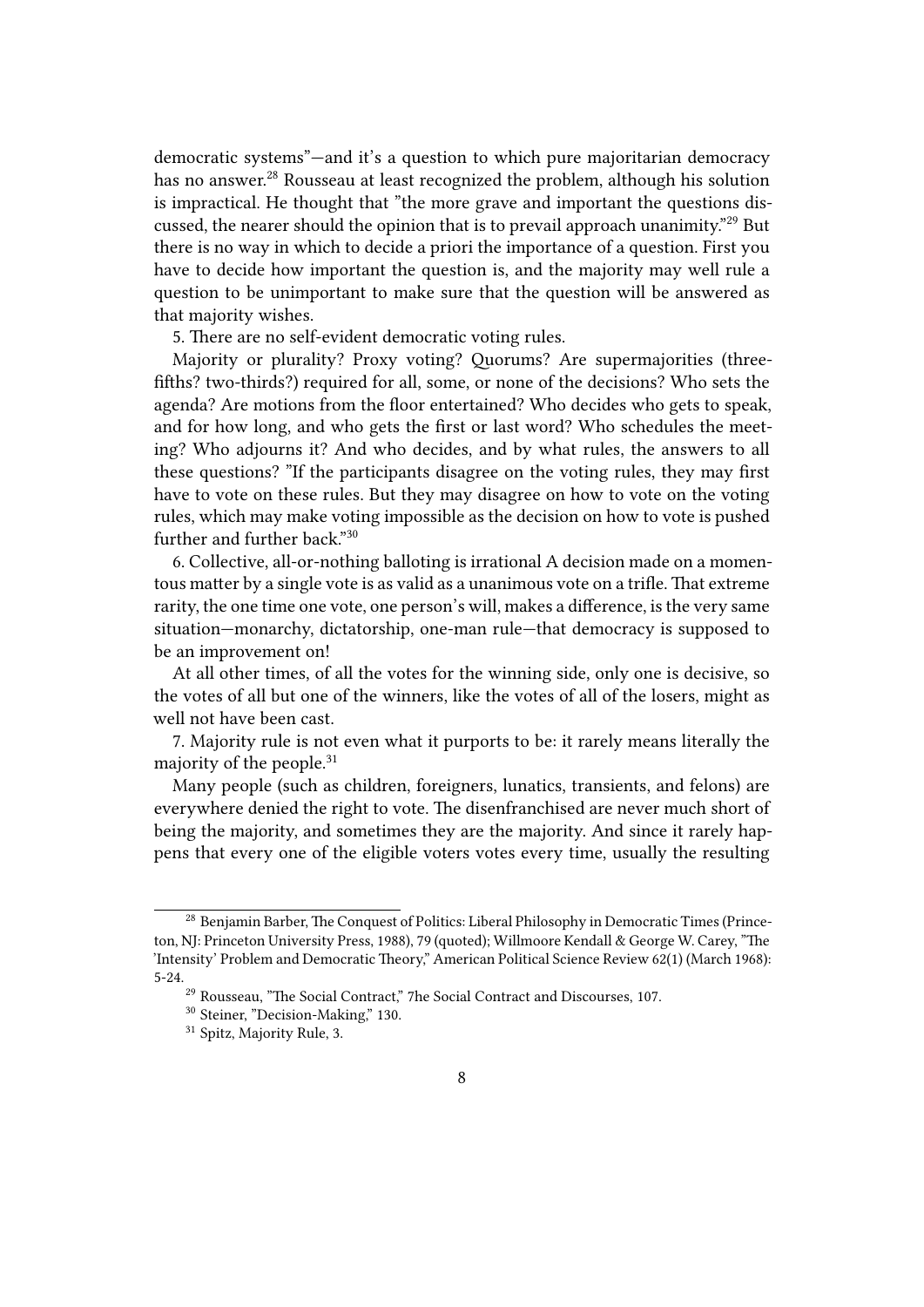majority of a majority means plurality rule, $32$  in other words, the rule of the momentarily largest minority, which might be rather small. The majority of a majority is often, and the majority of a minority is always, a minority. In order to cobble together majorities out of incoherent assemblies, leaders usually wield literally decisive power.<sup>33</sup> Under any possible government, a minority governs.

8. Whether voting by electoral districts or in popular assemblies, decisions are arbitrary because the boundaries of the districts determine the composition of their electorates, which determines the decisions.

In a democracy, "the definition of the constituency within which the count is taken is a matter of primary importance," but democratic theory is unable to say who should be included in an electorate.<sup>34</sup> Redraw the boundaries and the majority becomes a minority or vice versa, although no one has changed his mind. The politicians who draw and redraw the boundaries understand this very well.

9. Then there is the Voter's Paradox, a technical but very real contradiction in democracy discovered by Condorcet before the French Revolution.

In every situation where two or more voters choose from three or more alternatives, if the voters choose consistently, the majority preference may be determined solely by the order in which the alternatives are voted on. It can happen that A is preferred to B, B is preferred to C, yet C is by the majority preferred to A!<sup>35</sup> This is no mere theoretical possibility: it has happened in real votes. There are, in fact, a num-

<sup>34</sup> Peter J. Taylor, Graham Gudgin, & R.I. Johnston, "The Geography of Representation: A Review of Recent Findings," in Electoral Laws and Their Political Consequences, ed. Bernard Grofman Aren Lijphart (New York: Agathon Press, 1986), 183-184; McConnell, Private Power and American Democracy, 92 (quoted); Dahl, Dilemmas of Pluralist Democracy, 97-99; Bruce E. Cain, The Reapportionment Puzzle (Berkeley, CA: University of California Press, 1984), 36-37.

<sup>35</sup> Kenneth Arrow, Social Choice and Individual Values (2d ed.; New York: John Wiley & Sons, 1963), 2-3, 94-95; An Essay on the Application of Probability Theory to Plurality Decision-Making (1785)," in Condorcet: Foundations of Social Choice and Political Theory, tr. & ed. lain McLean & Fiona Hewitt (Aldershot, Hants., England & Brookfield, VT: Edward Elgar Publishing, 1994), 120130. A certain Rev. Dodgson invented the notion of "None of the Above" as a ballot option. "A Method of Taking Votes on More Than Two Issues," in The Political Pamphlets and Letters of Charles Lutwidge Dodgson and Related Pieces: A Mathematical Approach, ed. Francine F. Abeles (New York: Lewis Carroll Society of North America, 2001), 95. Since Arrow's Impossibility Theorem, "the theoretical case that elections can assure desirable outcomes was dealt a blow from which it is unlikely ever to recover fully." William R. Keech, "Thinking About the Length and Renewability of Electoral Terms," in Electoral Laws and Their Political Consequences, 104.

<sup>&</sup>lt;sup>32</sup> John Stuart Mill, "Representative Government," in Utilitarianism, Liberty and Representative Government (New York: E.P. Dutton and Company & London: J.M. Dent and Sons, 1951), 346- 347; Harold Barday, People Without Government An Anthropology of Anarchism (London: Kahn & Averill with Cienfuegos Press, 1982), 118; Linder, Swiss Democracy, 110.

 $33$  "The necessity for these leaders is evident, since, under the name of heads of groups, they are met with in the assemblies of every country. They are the real rulers of an assembly." Gustav Le Bon, The Crowd (New York: Compass Books, 1960), 189.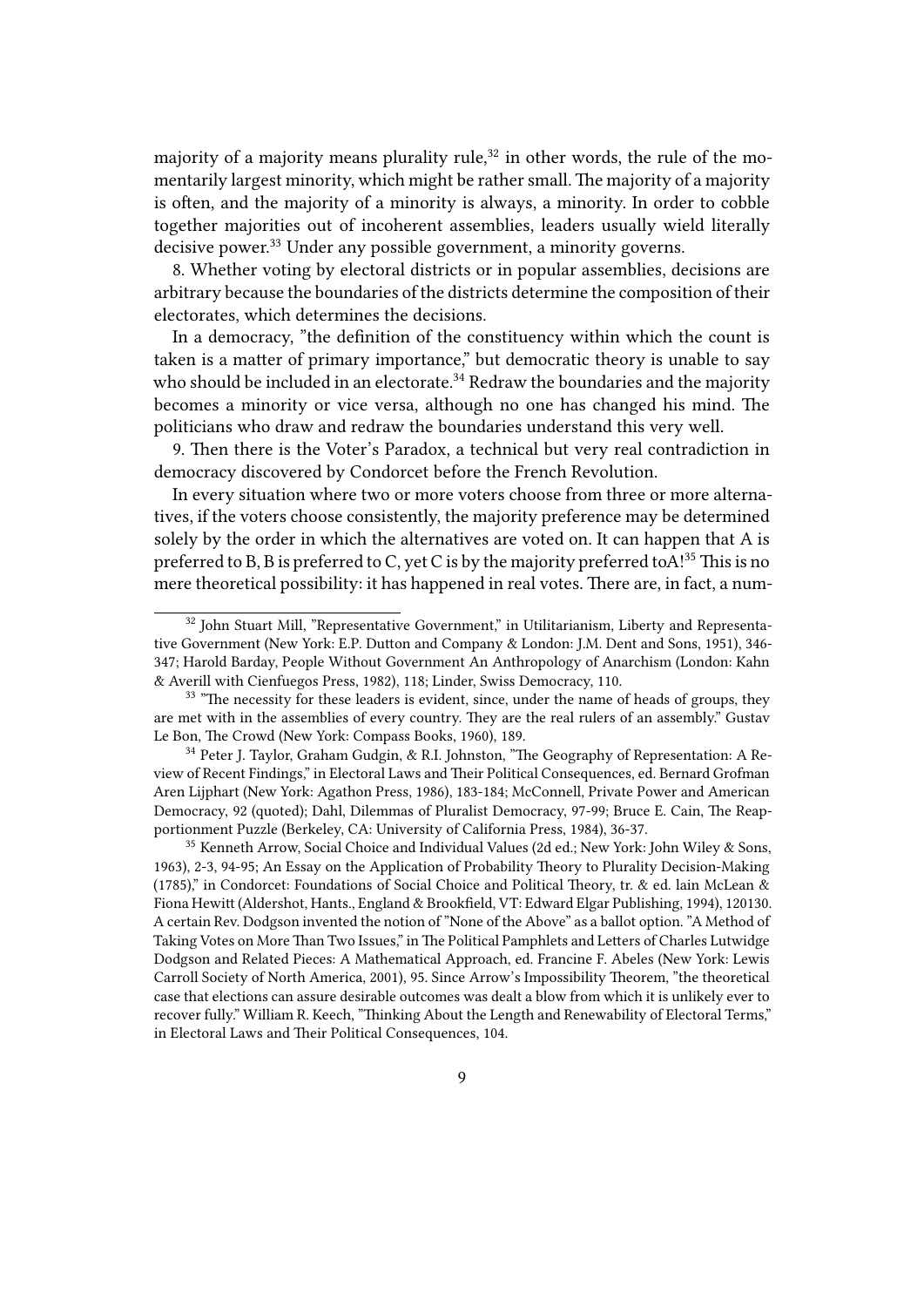ber of these voting paradoxes. Under ideal conditions, majority rule almost always produces these cyclical preference orders. For this and other reasons, "the various equilibrium conditions for majority rule are incompatible with even a very modest degree of heterogeneity of tastes, and for most purposes are not significantly less restrictive than the extreme condition of complete unanimity of individual preferences."<sup>36</sup>

What that means is that whoever controls the agenda controls the vote, or, at least, "that making agendas seems just about as significant as actually passing legislation."<sup>37</sup> It is fitting that a 19th century mathematician who wrote on this phenomenon (which he called "cyclical majorities") is better known under his pen name, Lewis Carroll.<sup>38</sup> He came by his sense of the absurd honestly.

10. Another well-known method for thwarting majority rule with voting is logrolling.

Logrolling is an exchange of votes between factions. Each group votes for the other group's measure, a measure which would otherwise be defeated because each group is in the minority. (Note that this is not a compromise because the measures are unrelated.<sup>39</sup> The factions aren't splitting the difference.) In a sense, logrolling facilitates some accommodation of the urgency of preferences, since a faction only trades its votes for votes it values more highly—but it does so by bribery and to the detriment of deliberative democracy. No majority really approves of either measure enacted by logrolling, since if it did, there would be no need for logrolling. And

<sup>36</sup> William H. Riker & Barry R. Weingast, "Constitutional Regulation of Legislative Choice: The Political Consequences of Judicial Deference to Legislatures," Working Papers in Political Science No. P-86-11 (Stanford, CA: Hoover Institution, 1986), 13-18 (real-life examples of perpetual cyclical majorities); Hanno Nurmi, Voting Paradoxes and How to Deal With Mem (Berlin, Germany: Springer, 1999); Peter C. Fishburn, "Paradoxes of Voting," American Political Science Review 68(2) (June 1974): 537-546 (five more paradoxes); Gerald H. Kramer, "On a Class of Equilibrium Conditions for Majority Rule," Econometrica 41(2) (March 1973), 285 (quoted). The only reason cyclical preference orders are not more common in real life is the influence of other undemocratic practices such as logrolling (see below).

<sup>&</sup>lt;sup>37</sup> Ian Shapiro, "Three Fallacies Concerning Majorities, Minorities, and Democratic Politics," in NOMOSXXIII.\* Majorities and Minorities, ed. John W Chapman & Alan Wertheimer (New York & London: New York University Press, 1990), 97; William H. Riker, "Introduction," Agenda Formation, ed. William H. Riker (Ann Arbor, MI: University of Michigan Press, 1993), 1 (quoted).

<sup>&</sup>lt;sup>38</sup> "Method of Taking Votes on More Than Two Issues," 46-58; Robert Paul Wolff, In Defense of Anarchism (New York Harper Torchbooks, 1970), 59-63; Arrow, Social Choice and Individual Values, 94.

<sup>39</sup> Buchanan & Tullock, Calculus of Consent, 132-133; Burnheim, Is Democra), Possible?, 6; McConnell, Private Power and American Democracy, 111-112.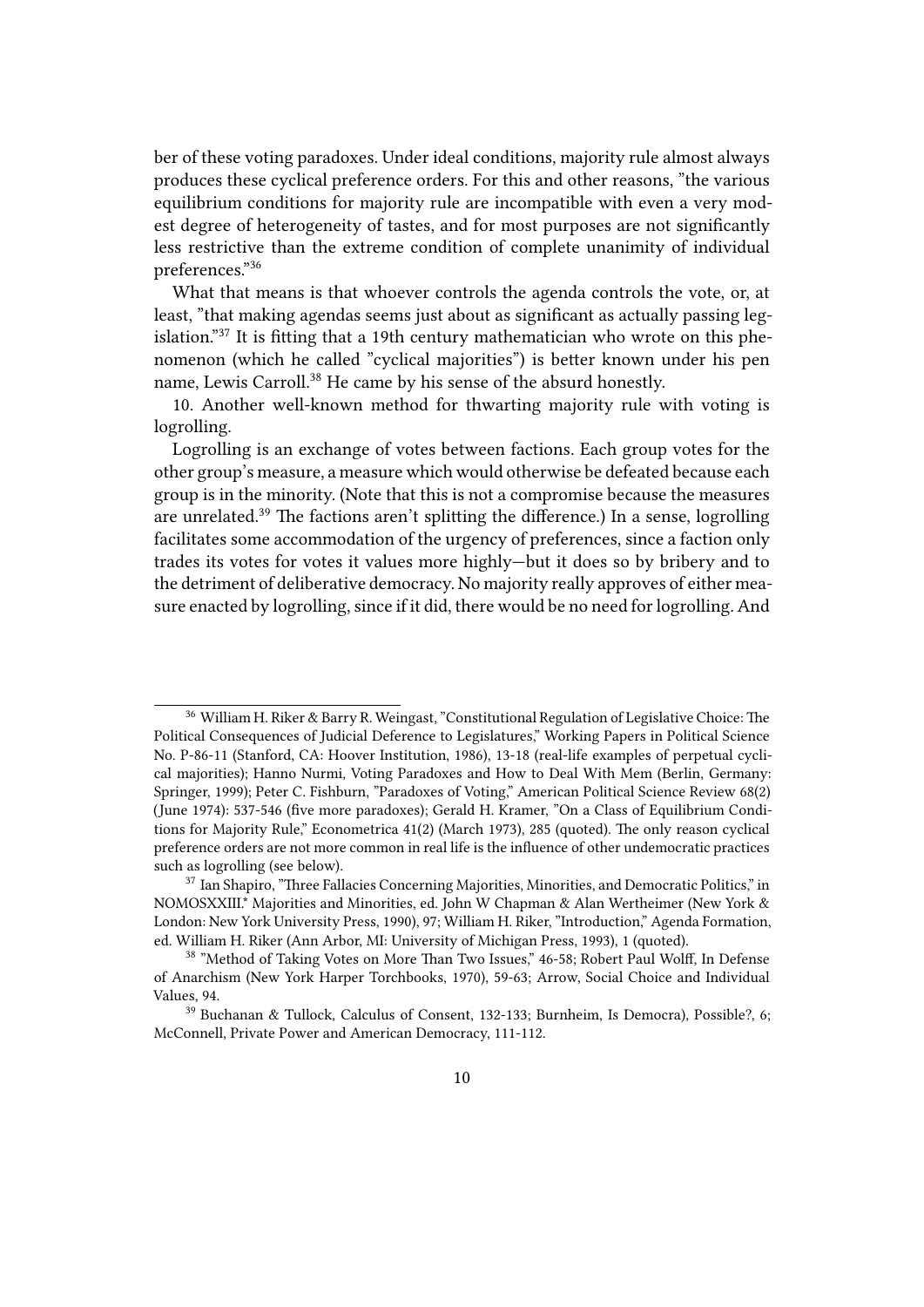those whose votes are unnecessary can be excluded from the logrolling process.<sup>40</sup> The practice is common to representative and direct democracies.<sup>41</sup>

11. In the unlikely event a legislative body eschews logrolling, it may succumb to gridlock.

Consider a typical political issue, the building of a highway. (A power plant or a garbage dump might be an even better example.) Everyone wants a road, but no one wants it in his back yard. If three groups want a road—but not in their back yards, thank you—they will gang up to scotch the project.<sup>42</sup> The road that everyone wants somewhere will not be built anywhere. That is an even worse outcome than with logrolling, where at least the road gets built somewhere, and might be of some use to somebody. It isn't easy to say which is worse, a democracy that doesn't govern, or a democracy that does.

12. Democracy, especially direct democracy, promotes disharmonious, antisocial feelings.

The psychology of the ekklesia (assembly) is the psychology of the agora (marketplace): "Voters and customers are essentially the same people. Mr. Smith buys and votes; he is the same man in the supermarket and the voting booth.<sup>"43</sup> Capitalism and democracy rose to dominance together as the goals of the same class, the bourgeoisie. Together they made a common world of selfish individualism—an arena of competition, not a field of cooperation. Democracy, like litigation, is an adversarial decision method: "Majority rule belongs to a combat theory of politics.

<sup>41</sup> See, e.g., Tullock, The Vote Motive, 45-46. Referenda, another expression of direct democracy, provide "the dearest example" of logrolling, putting to a single vote unrelated measures grouped together to appeal to a majority. Ibid., 48-49. Some state constitutions try to prohibit induding more than one subject in each ballot proposal. These provisions are notoriously ineffective They are also undemocratic themselves, because the judiciary is then the final arbiter. In a political system without checks and balances, democracy is tyranny. But a political system with checks and balances is not a democracy.

<sup>42</sup> Nicholas Rescher, "Risking D: Problems of Political Decision," Public Affairs Quarterly 13(4) (Oct. 1999), 298.

 $43$  Tullock, Vote Motive, 5. Moral considerations aside (where they belong), majority rule with logrolling may lead to inefficient outcomes—peak efficiency requires, surprisingly, supermajorities: "Majority rule is thus generally not optimal." Ibid., 51-55, 55 (quoted).

<sup>40</sup> John T. Noonan, Jr., Bribery (New York: Macmillan & London: Collier Macmillan Publishers, 1984), 580; Clayton P. Gillette, "Equality and Variety in the Delivery of Municipal Services," Harvard Law Review 100(1) (Nov. 1986), 959. In 12th century Italy, Genoa and Pistoia prohibited logrolling in consular elections. Lauro Martines, Power and Imagination: City-States in Renaissance Italy (New York: Alfred A. Knopf, 1979), 29. Such laws are in vain: "The laws against logrolling (probably passed in part through logrolling) have substantially no effect on the functioning of democracy in countries which have adopted them." Gordon Tullock, The Vote Motive (n.p.: The Institute of Economic Affairs, 1976), 41. They only invite secrecy and hypocrisy. The two-thirds majority of states for the adoption of the Thirteenth Amendment to the U.S. Constitution abolishing slavery was obtained by logrolling. Noonan, Bribery, 456-458.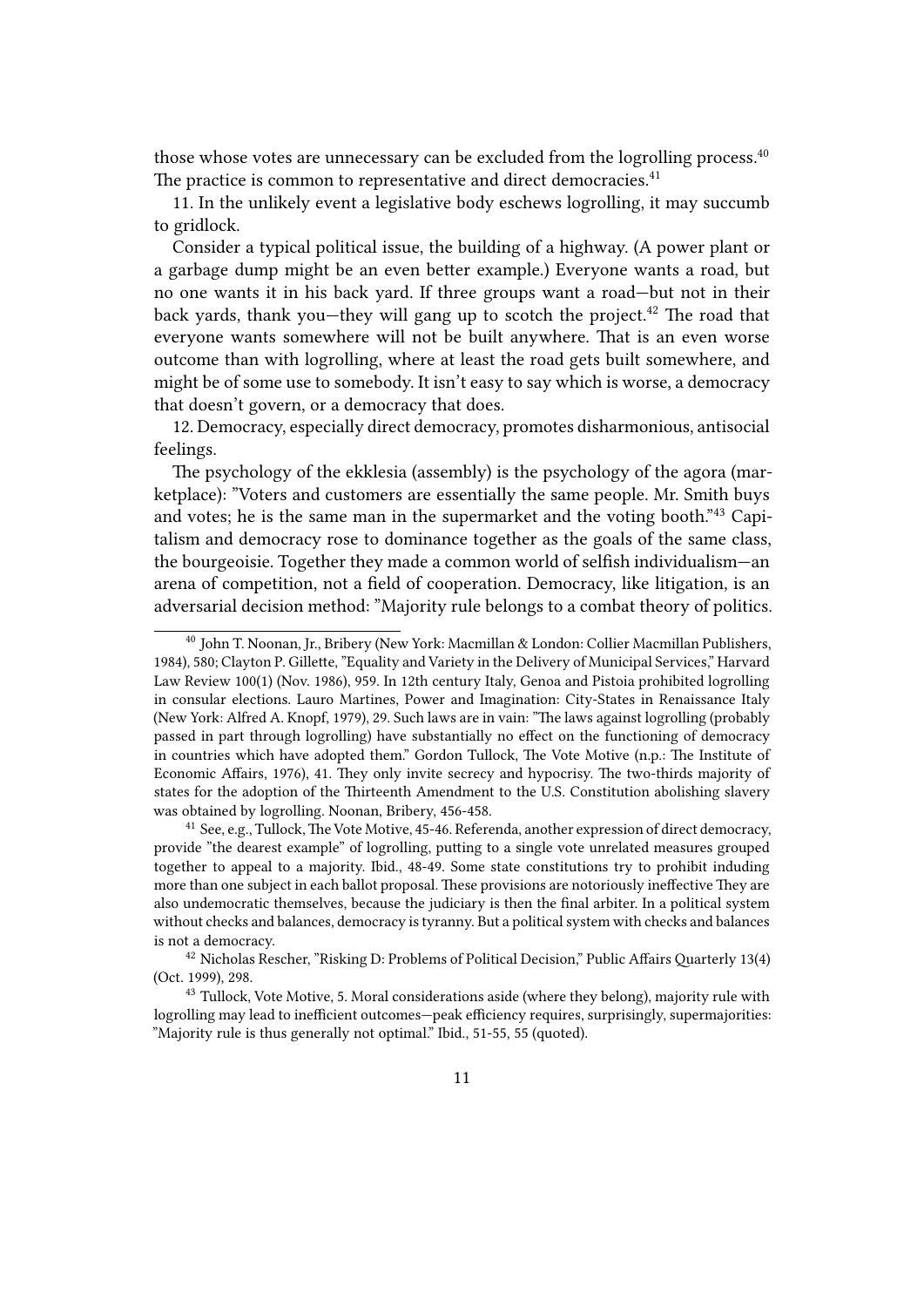It is a contest between opposing forces, and the outcome is victory for one side and defeat for the other." Indeed, as Georg Simmel noticed, majority rule is really the substituted equivalent of force.<sup>44</sup> "We agree to try strength by counting heads instead of breaking heads. The minority gives way not because it is convinced that it is wrong, but because it is convinced that it is a minority.<sup>"45</sup> Literally having to face an opponent publicly may provoke aggression, anger, and competitive feelings<sup>46</sup>

In a winner-take-all system there is no incentive to compensate or conciliate defeated minorities, who have been told, in effect, that not only are they not to get their way, they are also stigmatized as wrong. The unaccountable majority is arrogant; the defeated minority is resentful. $47$  Coercive voting promotes polarization and hardens positions. Deliberation "can bring differences to the surface, widening rather than narrowing them."<sup>48</sup> These consequences, muted in systems of large-scale, secret voting in not-too-frequent elections, are accentuated in the imagined communal combination of very small electorates, extremely frequent elections, and public voting. Citizens will take their animosities and ulcers home with them and act them out in everyday life. Elections are undesirable everywhere, but nowhere would they be more destructive of community than in face-to-face assemblies and neighborhoods.

13. Another source of majority irresponsibility and minority indignity is the felt frivolity of voting its element of chance and arbitrariness.

 $47$  "To see the proposal of a man whom we despise preferred to our own; to see our wisdom ignored before our eyes; to incur certain enmity in an uncertain struggle for empty glory; to hate and be hated because of differences of opinion (which cannot be avoided, whether we win or lose); to reveal our plans and wishes when there is no need to and to get nothing by it; to neglect our private affairs. These, I say, are disadvantages." Thomas Hobbes, On the Citizen, ed. & tr. Richard Tuck & Michael Silverthorne (Cambridge: Cambridge University Press, 1998), 120.

<sup>48</sup> Ian Shapiro, "Optimal Participation?" journal of Political Philosophy 10(2) (June 2002), 198-199.

<sup>&</sup>lt;sup>44</sup> "The Phenomenon of Outvoting," The Sociology of Georg Simmel, ed. Kurt H. Wolff (New York: The Free Press & London: Collier-Macmillan, 1950), 241-242.

<sup>45</sup> Stephen, Liberty Equalioc Fraternity, 70.

<sup>46</sup> Spitz, Majority Rule, 192 (quoted); Arend Lijphart, Encyclopedia of Democratic Thought, q/v "Consensus Democracy" (majoritarian democracy is "exclusive, competitive and adversarial"); Jane L. Mansbridge, Beyond Adversary Democracy (New York: Basic Books, 1980), 273. Mansbridge adds that because it is distressing to face a hostile majority, the meeting exerts pressure for conformity. Highly motivated militants may just wear down and outlast the others: "The Lower and Weaker Faction, is the firmer in Conjunction: And it is often scene, that a few, that are Stiffe, doe tire out, a greater Number, that are more Moderate." Francis Bacon, "Of Faction," The Essayes or Counsels, Civil! and Moral, ed. Michael Kiernan (Cambridge Harvard University Press, 1985), 155 (essay no. LI.). Not the least of the many serious inequalities which inhere in the assembly is the inequality between extraverts and introverts. Assembly government discourages attendance by the kind of person who does not like to be in the same room with, say, Murray Bookchin or Peter Staudenmeier.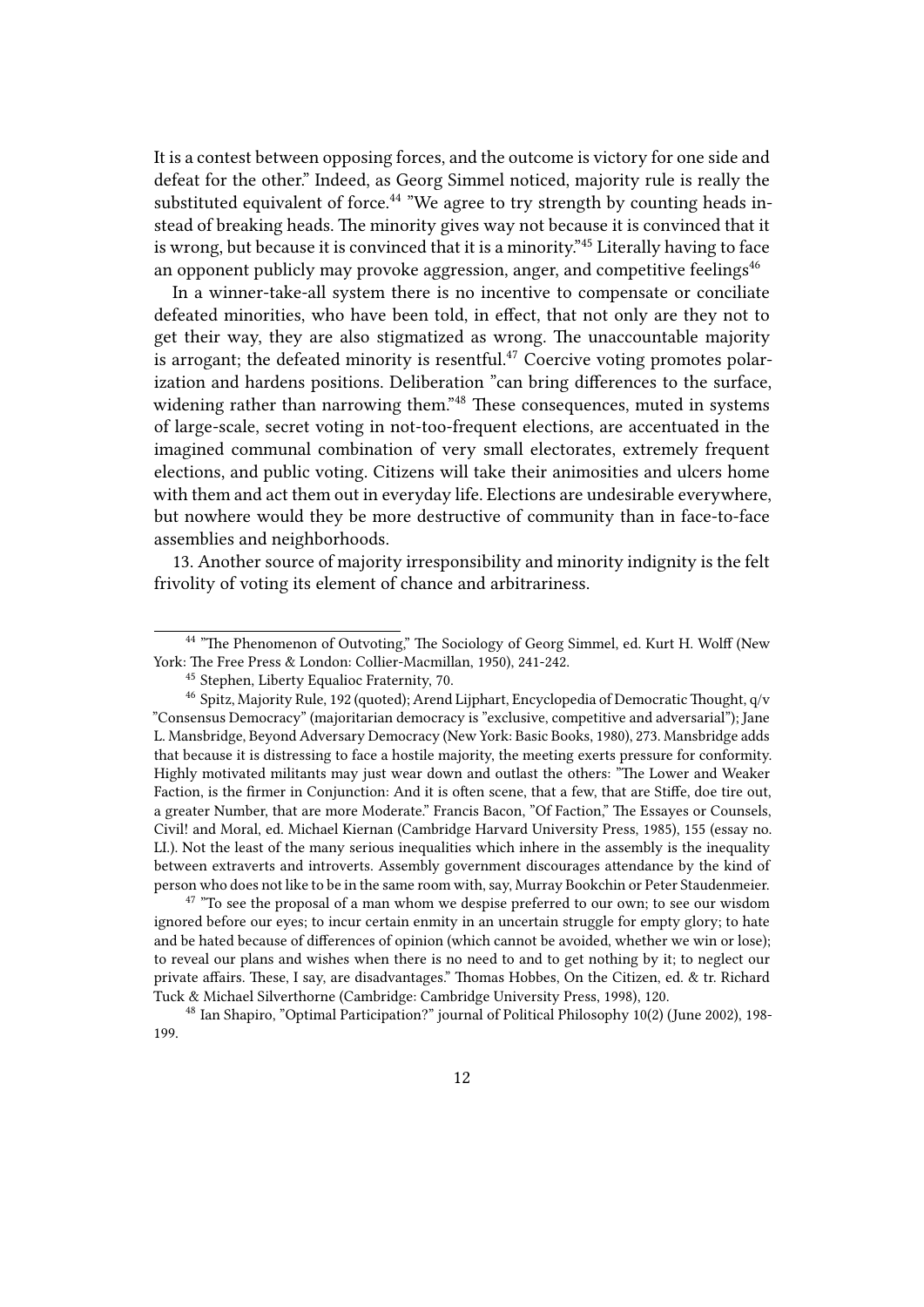AsThoreau (quoted by Emma Goldman) put it, 'All voting is a sort of gaming, like checquers or backgammon, with a slight moral tinge to it, a playing with right and wrong, with moral questions; and betting naturally accompanies it."<sup>49</sup> Majority rule is majority roulette. The popularity of student government and Model UN confirms that there is a ludic, playing-around element to deliberative decision making which is independent of its consequences. Here is an interest the delegates share with each other, but not with their constituents. Voting is a contest, officially umpired by the majority, with sometimes high stakes. To the extent that the assembled citizens are playing games with each other, or that winning for its own sake (or for how you play the game, for that matter) plays any part in their motivation, the quality of decision making is reduced still further and the humiliation of submission to majority rule is that much deepened.

14. Under representative democracy with electoral districts, malapportionment—the creation of districts with unequal populations—is possible and, even if they are equal, gerrymandering is almost inevitable.

Modern democrats agree with H.L. Mencken that "it must be plain that a community whose votes, man for man, count for only half as much as the votes of another community is one in which half of the citizens are, to every practical intent, unable to vote at all."<sup>50</sup> Even if as currently in the United States, districts are required to be nearly equal in population, gerrymandering—the drawing of their boundaries so as to favor some candidate or party is a standing temptation. Especially since the incumbents do the drawing. Using the latest liberatory technology— the computer—it's easy to devise gerrymandered but mathematically equal districts.

15. Direct democracy trying to avert this evil, embraces federalism, which increases inequality

If the neighborhood or face-to-face basic units were autarchic—self-governing and self-sufficient—it would be nobody's business but theirs which people they included and how many. They could go to hell in their own way. But schemes for direct democracy typically call for a federal system with layers of "mandated and revocable delegates, responsible to the base" by which the decisions of assemblies are reconciled. Some delegates to the higher levels will potentially speak for a different number of citizens than other delegates but cast equal votes. In a federal system of units of unequal population, voting equality for the units means voting inequality for individuals. The federalist—but single-member—simple-plurality

<sup>&</sup>lt;sup>49</sup> Thoreau, "Civil Disobedience," 226, quoted in "Anarchism: What It Really Stands For," Emma Goldman, Red Emma Speaks: Selected Writings and Speeches, ed. Alix Kates Shulman (New York: Vintage Books, 1972), 60; Waldron, Dignity of Legislation, 126-127.

<sup>&</sup>lt;sup>50</sup> H.L. Mencken, Notes on Democracy (New York: Alfred A, Knopf, 1926), 89 (quoted); see also Dahl, Dilemmas of Pluralist Democracy: Autonomy, 83-84.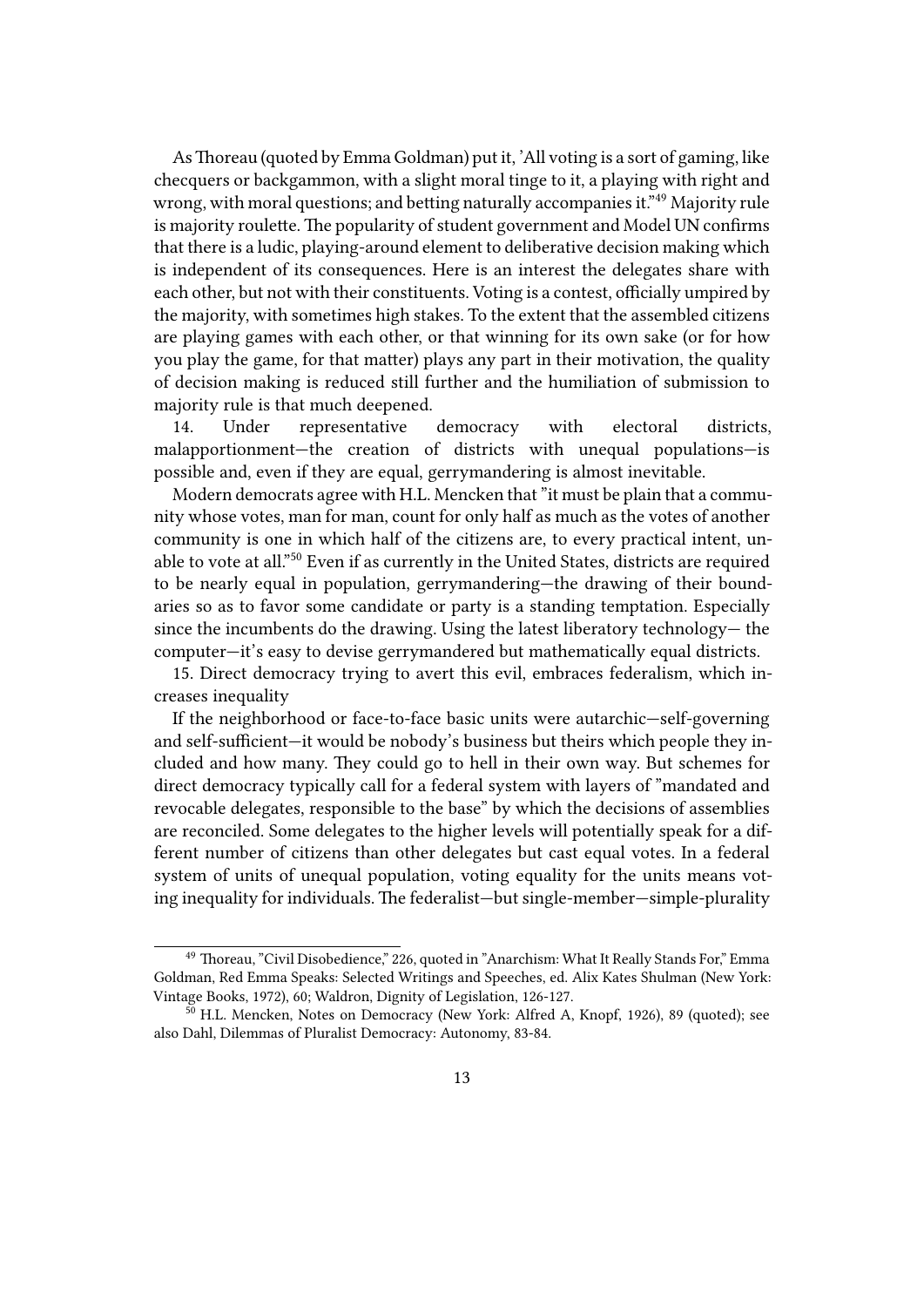system evidently contemplated by most direct democrats, including the syndicalists, is the least proportionate of all voting systems.<sup>51</sup>

The inequality will be compounded at every higher level. The majority; the majority of the majority; the majority of the majority of the majority—the higher up you go, the greater the inequality. The more often you multiply by a fraction, the smaller the number you arrive at. "It is not possible," it is said, "to find a general answer to the question of to what extent federalism may legitimately be allowed to outweigh democracy."<sup>52</sup> Actually, there is a general answer to the question. The answer is no. A direct democrat who claims that an overarching confederal system produces majority decisions,<sup>53</sup> affirms the impossible as an act of faith.

16. Direct democracy, to an even greater degree than representative democracy, encourages emotional, irrational decision making.<sup>54</sup>

The face-to-face context of assembly politics engenders strong interpersonal psychological influences which are, at best, extraneous to decision making on the merits. The crowd is susceptible to orators and stars, and intolerant of contradiction.<sup>55</sup> The speakers, in the limited time allotted to them, tend to sacrifice reasoning to persuasion whenever they have to choose, if they want to win. As Hobbes wrote, the speakers begin not from true principles but from "commonly accepted opinions, which are for the most part usually false, and they do not try to make their discourse correspond to the nature of things but to the passions of men's hearts. The result is that votes are cast not on the basis of correct reasoning but on emotional impulse."<sup>56</sup> "Pure democracy, like pure rum, easily produces intoxication, and with it a thousand mad pranks and foolishness."<sup>57</sup> Dissenters feel intimidated, as they were, for instance, when the Athenian assembly voted for the disastrous Sicilian expedition: "The result of this excessive enthusiasm of the majority was that the

 $51$  Sally Burch, Encyclopedia of Democratic Thought, q/v "Electoral Systems."

<sup>52</sup> Linder, Swiss Democracy, 84. In the Swiss system, the vote of one citizen in Uri, a small rural canton, outweighs the votes of 34 citizens in Zurich. Ibid., 81.

<sup>53</sup> E.g., Murray Bookchin, Anarchism, Marxism, and the Future of the Left, 1993-1998 (Edinburgh, Scotland & San Francisco, CA: A.K. Press, 1999), 314.

 $^{54}$  "The general characteristics of crowds are to be met with in parliamentary assemblies: Intellectual simplicity, irritability, suggestibility, the exaggeration of the sentiments and the preponderating influence of a few leaders." Le Bon, The Crowd, 187. Automatic word wrap

<sup>55</sup> Robert Michels, Political Parties: A Sociological Study of the Oligarchical Tendencies of Modern Democracy (New York The Free Press & London: Collier-Macmillan Limited, 1962), 64, 98- 102. For anyone who has doubts about democracy, this is the first book to read.

<sup>56</sup> Hobbes, The Citizen, 123; see also Sigmund Freud, Group Psychology and the Analysis of the Ego, tr. & ed. James Strachey (New York: W.W. Norton & Company, 1959), 9; Le Bon, The Crowd 187.

<sup>57</sup> John Jay quoted in Lift of john fax ed. William Jay (New York J. & J. Harper, 1833), 2: 315. Jay, co-author of The Federalist, was the first Chief Justice of the U.S. Supreme Court.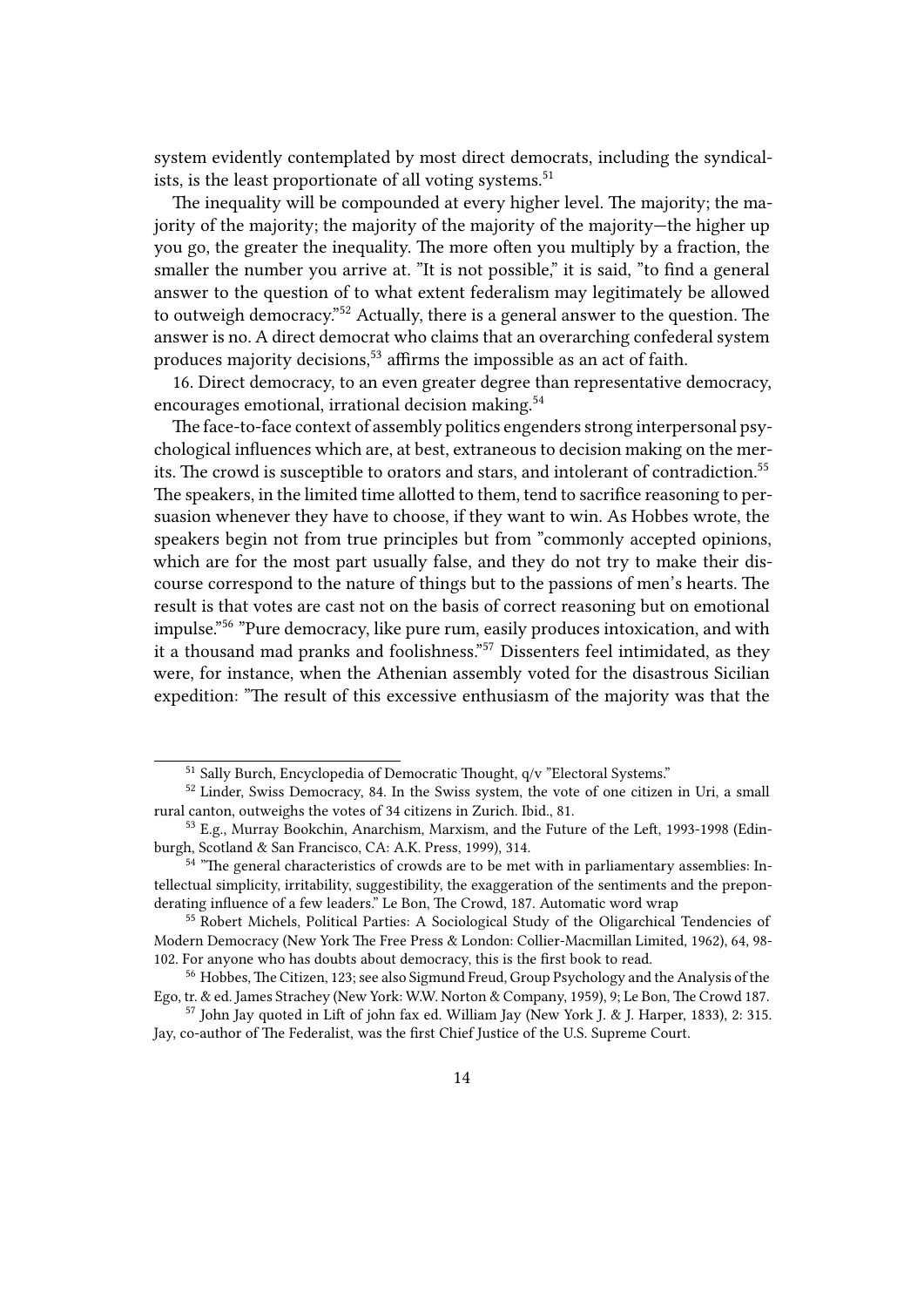few who were actually opposed to the expedition were afraid of being thought unpatriotic if they voted against it, and therefore kept quiet."<sup>58</sup>

17. A specific, experimentally validated emotional influence vitiating democracy is group pressure to conform.

This was strikingly demonstrated in a famous experiment by social psychologist Solomon Asch. Each of seven to nine experimental subjects was asked to compare a series of lines, and in each case identify the two lines that were equal in length. For each comparison it was obvious, indeed extremely obvious, which lines matched but time after time, every member of the group gave the same wrong answer except the only subject who was unaware of the real purpose of the experiment. In these circumstances, fifty-eight percent of the test subjects changed their answer to agree with the unanimous majority. Even when subjects were each given one ally, thirteen percent of the subjects agreed with the group instead of the evidence of their senses.<sup>59</sup> Some of the conformists actually changed their perceptions, but most of them simply decided that the group must be right, no matter how strong was the evidence to the contrary.

18. Another inherent flaw in direct democracy partly (not entirely) a consequence of the previous one, is the inconstancy ofpolicy.

This really covers two related arguments against democracy. What the assembly does at one meeting it may undo at the next, whether because citizens have had sober second thoughts (a good reason) or because a different mix of people shows up (a bad reason). This often happened in classical Athens, the only polity which has ever seriously tried to make direct democracy work. For example, the assembly voted to give the Mytilenians, whose revolt had been crushed, the Melian treatment: death for all the men, slavery for the women and children. The judgment was reversed the next day, the second ship dispatched to Mytilene happily arrived first, and so only the Mytilenians held mainly responsible—over 1,000 of them-were executed.<sup>60</sup> Better, of course, to reverse a bad decision than stick to it; but people are reluctant to publicly admit they were wrong.

It is bad enough if the composition of the assembly fluctuates randomly or because of politically extraneous factors, as the weather, for instance, influences American election outcomes by influencing voter turnout<sup>61</sup> (higher proportions of Democrats turn out in good weather). But it might well turn on deliberate mobilization by a faction. This, too, happened in Athens. The general Nicias, addressing

<sup>58</sup> Thucydides, History of the Peloponnesian War, tr. Rex Warner (London: Reagan Books, 1951), 425.

<sup>59</sup> Solomon E. Asch, Social Psychology (Englewood Cliffs, NJ: Prentice-Hall, 1952), 458, 477.

<sup>&</sup>lt;sup>60</sup> Finley, Democracy, 52; Hegel, "On the English Reform Bill," 235; Thucydides, Peloponnesian War, 212-223.

<sup>61</sup> Russell Hardin, Encyclopedia of Democratic Thought, "Participation."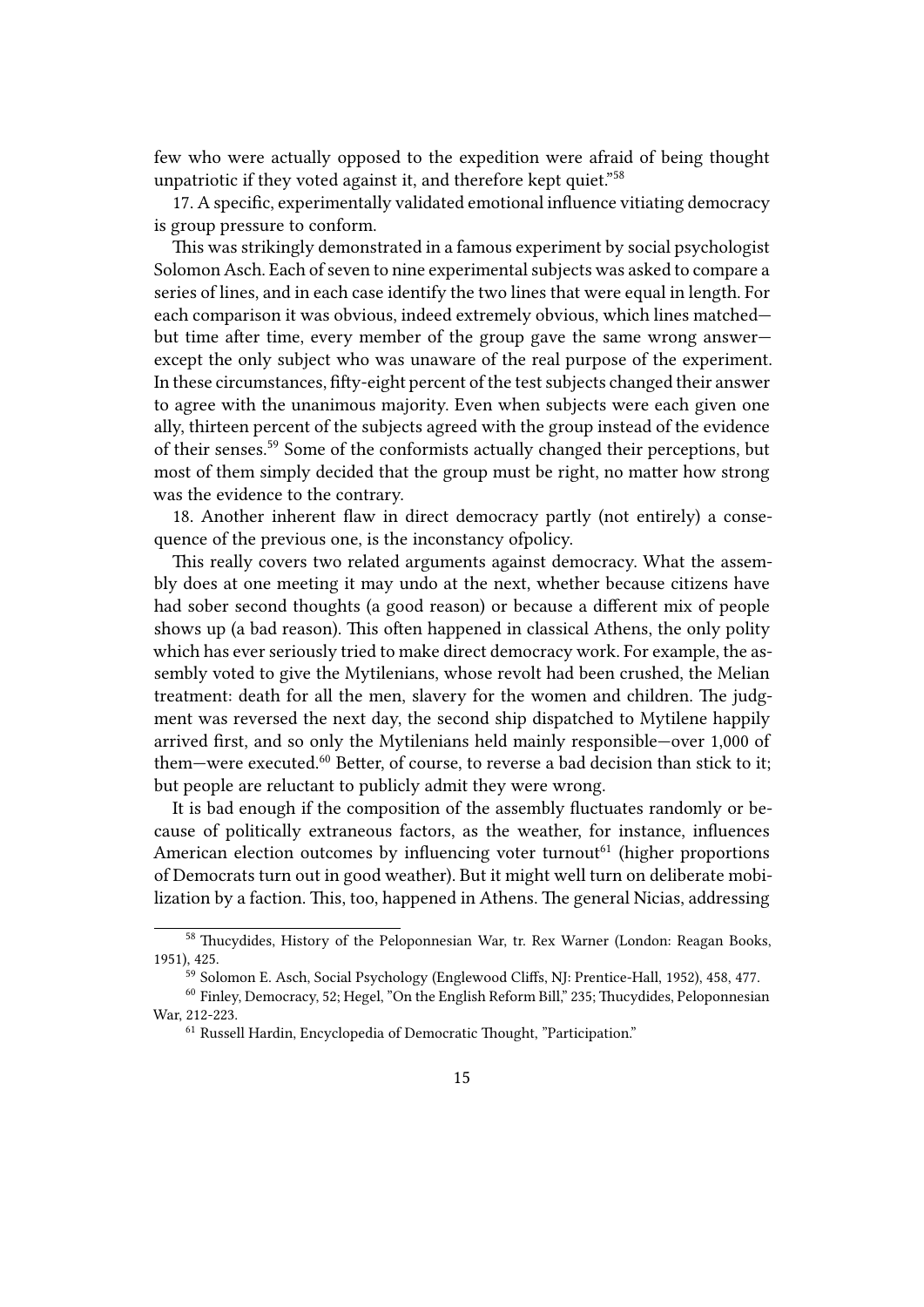the assembly in opposition to the proposed Sicilian expedition, stated: "It is with real alarm that I see this young man's [Alcibiades'] party sitting at his side in this assembly all called in to support him, and I, on my side, call for the support of the older men among you." A line by the satiric playwright Aristophanes also attests to bloc voting in the assembly.<sup>62</sup>

Hobbes observed that "when the votes are sufficiently close for the defeated to have hopes of winning a majority at a subsequent meeting if a few men swing round to their way of thinking, their leaders get them all together, and they hold a private discussion on how to revoke the measure that has just been passed. They resolve among themselves to attend the next meeting in large numbers and to be there first; they arrange what each should say and in what order, so that the question may be brought up again, and the decision that was made when their opponents were there in strength may be reversed when they fail to show."<sup>63</sup>

Hobbes exactly describes how Samuel Adams manipulated another assembly, the Boston town meeting, at prior private meetings of his faction at the Caucus Club: "Caucusing involved the widest prevision of problems that might arise and the narrowest choice of response to each possibility; who would speak to any issue, and what he would say; with the clubmen's general consent guaranteed, ahead of time, to both choice of speaker and what the speaker's message would be." His cousin John Adams was astonished, after many years of attending town meetings, to learn of this: "There they drink flip [a rum drink], I suppose, and there they choose a moderator who puts questions to the vote regularly, and selectmen, assessors, wardens, fire wards, and representatives are regularly chosen before they are chosen by the town."<sup>64</sup> Exactly the same methods of manipulation were practiced in the Athenian assembly.<sup>65</sup>

Direct democracy is well suited to machine politics: "The powerful town meeting [in Boston] named the many municipal officials, determined taxes and assessments, and adopted public service projects that were a rich source of jobs and economic largesse. For years the original Caucus and its allies in the Merchants Club had

<sup>62</sup> Thucydides, Peloponnesian War, 417 (quoted); "Ecclesiazusai," Aristophanes: Plays II, tr. Patric Dickinson (London: Oxford University Press, 1970), 2: 256.

<sup>63</sup> Hobbes, On the Citizen, 124.

<sup>64</sup> Gary Wills, Inventing America: Jefferson's Declaration of Independence (Garden City, NY: Doubleday & Company, 1978), 20 (quoted), 23 (quoting John Adams). The Bostonians recreated the smoke-filled room at the Continental Congress, where Jefferson noticed that "[Samuel Adams] was constantly holding caucuses of distinguished men, among whom was Richard Henry Lee, at which the generality of the measures pursued were previously determined on, and at which the parts were assigned to the different actors who afterwards appeared in them." Quoted in ibid., 25.

<sup>65</sup> R.K.Sinclair, Democracy and Participation in Ancient Athens (Cambridge: Cambridge University Press, 1998), 144-145.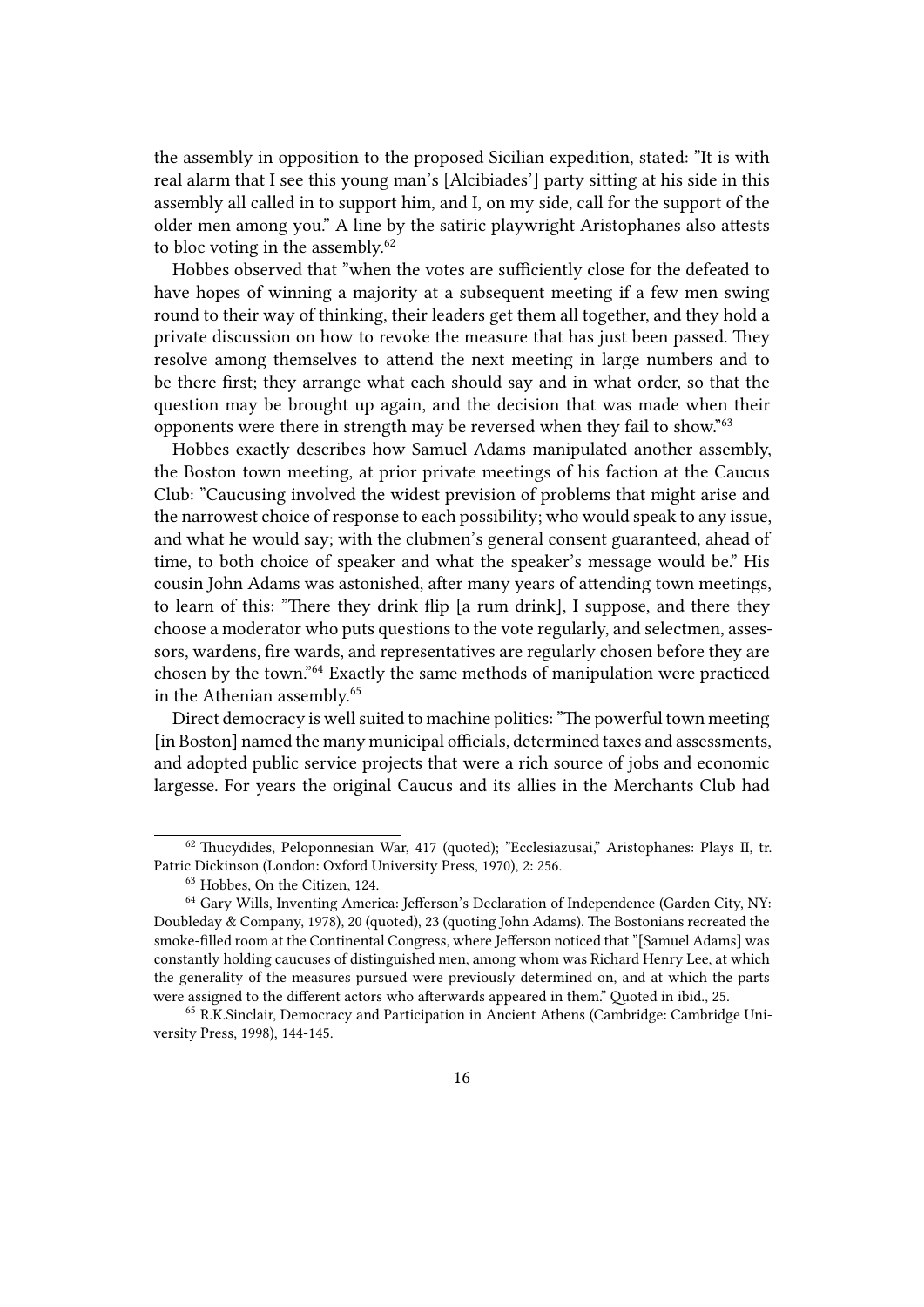acted as the unofficial directing body of the town meeting in which Caucus stalwart Sam Adams played a key role."<sup>66</sup> This is democracy in action.

What Hobbes is talking about, as he proceeds to say, is faction, which he defines as "a sort of effort and hard work, which they use to fashion people."<sup>67</sup> James Madison famously argued that direct democracy promotes factionalism.<sup>68</sup> But an organization of organizers of votes serves a purpose (its own) in any assembly or legislature. Parties (the euphemism for "factions") could play central roles in a direct democracy, maybe greater roles than in representative democracy.°

Only regular high turnouts would minimize (not eliminate) these capricious or manipulated reversals, since, if most citizens attend every meeting, most of them who attend one meeting will attend another. The polar possibilities are that all the same people, or all different people, attend the next meeting. If it is all the same people, it is de facto oligarchy. If it is all different people, it is chaos, the only kind of "anarchy" consistent with direct democracy. It will usually turn out to be closer to oligarchy.

## **Conclusion**

Majority rule is as arbitrary as random decision, but not nearly as fair.<sup>69</sup> For a voter, the only difference between the lottery<sup>70</sup> and an election is that he might win the lottery. Better pure chance than "pure democracy, or the immediate autocracy of the people," as Joel Barlow described it.<sup>71</sup> A celebrant of Swiss direct democracy at its height admits: "Corruption, factionalization, arbitrariness, violence, disregard for law, and an obdurate conservatism that opposed all social and economic progress were pathologies to some extent endemic to the pure democratic life form."<sup>72</sup> Democracy in any form is irrational, unjust, inefficient, capri-

<sup>&</sup>lt;sup>66</sup> Richard Maxwell Brown, "Violence and the American Revolution," in Essay; on the American Revolution, ed. Stephen G. Kurtz & James H. Hutson (Chapel Hill, NC: University of North Carolina Press & New York W.W. Norton & Co., 1973), 102.

<sup>67</sup> Hobbes, On the Citizen, 124.

<sup>68</sup> James Madison, The Federdist No. 10, at 56-57.

<sup>69</sup> Wolff, In Definse ofAnarchism, 44-45.

<sup>&</sup>lt;sup>70</sup> Thus "universal suffrage is in my eyes nothing but a lottery:" Pierre-Joseph Proudhon, General Idea ofthe Revolution in the Nineteenth Century, tr. John Beverley Robinson (London: Freedom Press, 1923), 141.

<sup>71</sup> Joel Barlow, "To His Fellow Citizens of the United States. Letter II: On Certain Political Measures Proposed for Their Consideration," in American Political Writing during the Founding Era, 1760-1805, ed. Charles S Hyneman & Donald S. Lutz (2 vols.; Indianapolis, IN: Liberty Fund, 1983), 2: 1106.

 $72$  Benjamin Barber, The Death of Communal Liberty (Princeton, NJ: Princeton University Press, 1974), 197.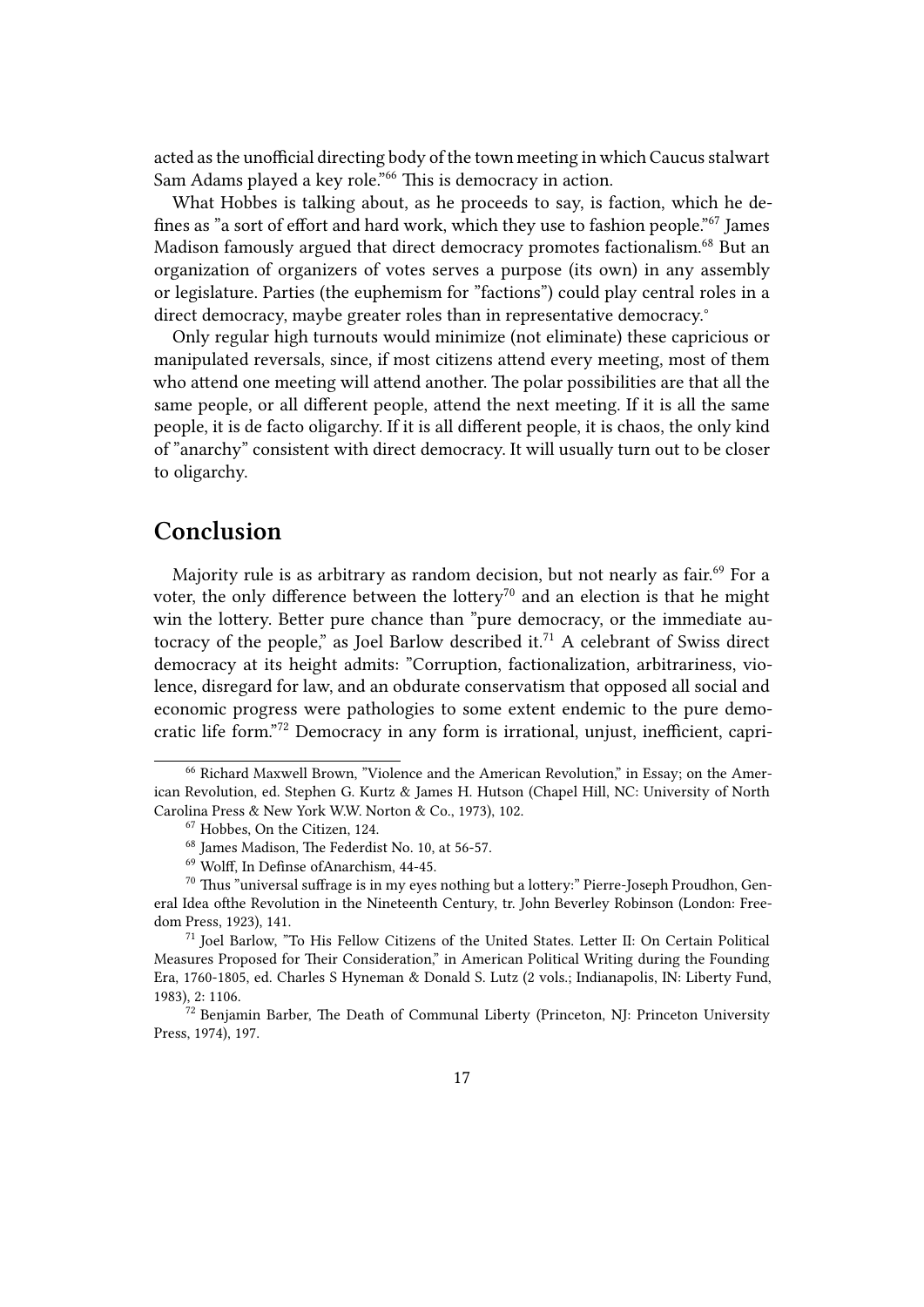cious, divisive, and demeaning. Its direct and representative versions, as we have seen, share many vices. Neither version exhibits any clear advantage over the other. Each also has vices peculiar to itself. Indeed the systems differ only in degree. Either way, the worst tyranny is the tyranny of the majority,<sup>73</sup> as most anarchists, and some conservatives, and some liberals, and even the more honest democrats, have often said.

Is democracy nonetheless the best form of government? Even that is not so obvious, after taking a hard look at just how bad it is. Its theory is reducible to ruins in a few pages. The believers claim that democracy promotes dialogue, but where is the dialogue about democracy itself? Democrats ignore their critics, as if democracy is such a done deal, why bother to defend it? They just take it for granted that somebody (Locke? Rousseau? Lincoln? Churchill?) has long since made out a strong case for democracy. Nobody ever did. That's why you didn't learn it in school. You were just told to believe. The arguments for democracy—which aren't often articulated—are so flawed and flimsy, some of them even so silly,<sup>74</sup> that pious democrats might be startled.<sup>75</sup>

Now, it maybe that some of these criticisms ofdemocratic government are really criticisms of government itself. That does not detract from, but rather enhances, their validity. That just means that democracy is not so special after all, and that it has been found out.

VOTE NOBODY NOBODY TELLS THE TRUTH.

<sup>73</sup> e.g., Goldman,"The Individual, Society and the State," Red Emma Speaks, 98; see also Robert L Hoffman, Revolutionary Justice: The Social and Political Theory oP-J. Proudhon (Urbana, IL: University of Illinois Press, 1972), 187. The expression is generally credited to Alexis de Tocqueville (Democracy in America, 250) and it was further popularized by John Stuart Mill; but it was used by at least one Anti-Federalist in the Ratification debate. Wood, Creation of the American Republic, 484 & n. 19. Certainly the idea was widespread then, and since.

 $74$  For example, voluntary residence in a country is said to be "tacit" consent to its democratic government. Love it or leave it! Incredibly, most democrats fail to notice that if voluntary residence counts as consent to be ruled, then it counts as consent to be ruled by any government, despotic or democratic. Harry Brighouse, "Democracy and Inequality," in Democratic Theory Today: Challenges for the 21st Century, ed. April Carter & Geoffrey Stokes (Cambridge, England: Polity Press, 2002), 56; J.P. Plamanatz, Consent, Freedom, and Political Obligation (2nd ed.; London: Oxford University Press, 1968), 7-8; A. John Simmons, Moral Principles and Political Obligations (Princeton, NJ: Princeton University Press, 1979), 7374 & ch. 4. In the anthology Democratic Theory Today, the eleven contributors—all of them college professors—solemnly discuss civic republicanism, developmental democracy, deliberative democracy, associative democracy, etc. Not one of them pauses to justify democracy itself.

<sup>75</sup> See, e.g" William Godwin, Enquiry Concerning Political Justice, ed. Isaac Kramnick (Harmondsworth, Middlesex, England: Penguin Books, 1976), 209-253; Crispin Sartwell, Against the State (Albany, NY: State University of New York Press, 2008), 39-96 (quoted); Bob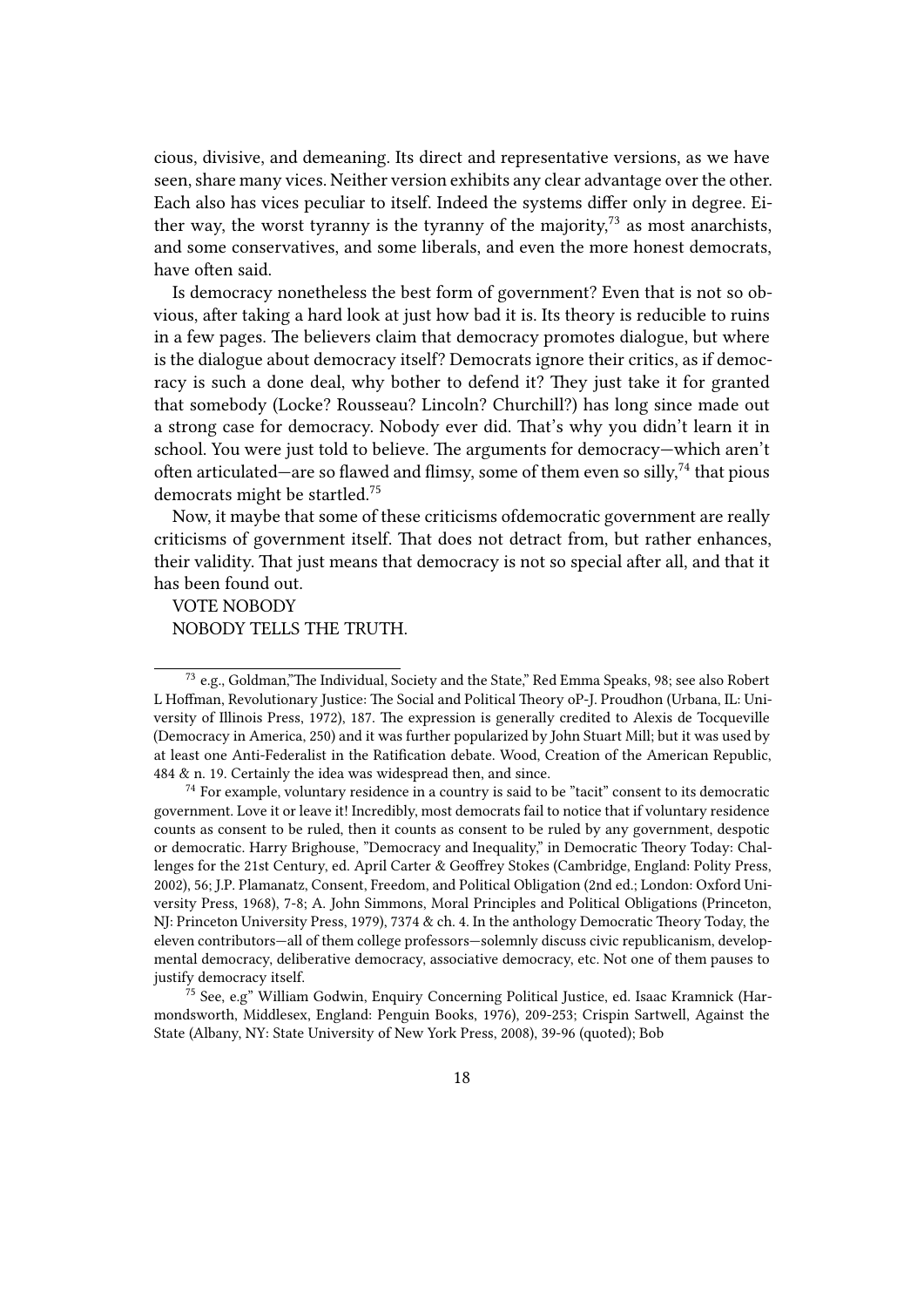Bob Black PO Box 3112 Albany NY 12203